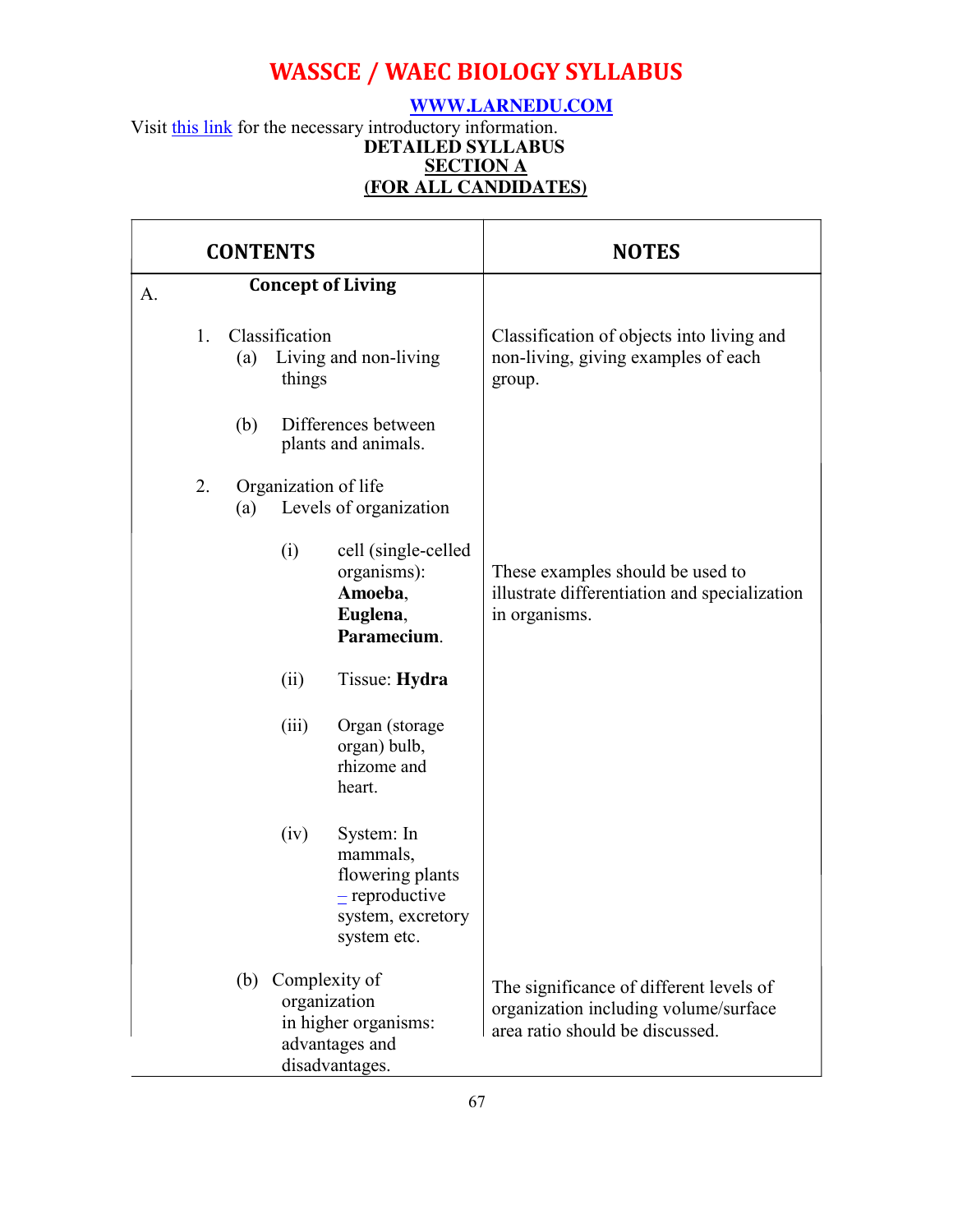|          | <b>CONTENTS</b>                                                                                                                     | <b>NOTES</b>                                                                                                                                                                                                                     |
|----------|-------------------------------------------------------------------------------------------------------------------------------------|----------------------------------------------------------------------------------------------------------------------------------------------------------------------------------------------------------------------------------|
| 3.       | Cell as a living unit                                                                                                               |                                                                                                                                                                                                                                  |
|          | Forms in which living cells<br>exist:                                                                                               |                                                                                                                                                                                                                                  |
|          | Single and free-living:<br>(a)<br>Amoeba, Paramecium,<br>Euglena, and<br><b>Chlamydomonas</b>                                       | The structure of these organisms in<br>relation to the forms of existence should<br>be studied to illustrate dependence and<br>interdependence.                                                                                  |
|          | Colony: Volvox<br>(b)                                                                                                               |                                                                                                                                                                                                                                  |
|          | (c)<br>Filament: Spirogyra                                                                                                          |                                                                                                                                                                                                                                  |
|          | Part of a living organism:<br>(d)<br>Cheek cell, onion root tip<br>cells and epidermis of<br>fleshy leaves.                         | Distinguish groups of cells that form<br>tissues from those that form colonies or<br>filaments.                                                                                                                                  |
| 4. $(a)$ | Cell structure and functions of<br>cell components.                                                                                 | Cell structure should include: Cell wall,<br>cell membrane, cytoplasm, cytoplasmic<br>organelles: nucleus, mitochondria,<br>lysosomes, chloroplast, endoplasmic<br>reticulum, ribosomes, centrosomes, Golgi<br>body, chromosome. |
| (b)      | Similarities and differences<br>between plant and animal cells.                                                                     | The function performed by organelles<br>should be known.                                                                                                                                                                         |
| 5.       | The Cell and its environment:<br>Physical and Biophysical<br>processes.<br>diffusion<br>(a)<br>(b)<br>osmosis<br>plasmolysis<br>(c) | The significance of these processes should<br>be discussed as factors that affect cell<br>activities in its environment.<br>Haemolysis, turgidity and cremation<br>should be mentioned.                                          |
|          |                                                                                                                                     |                                                                                                                                                                                                                                  |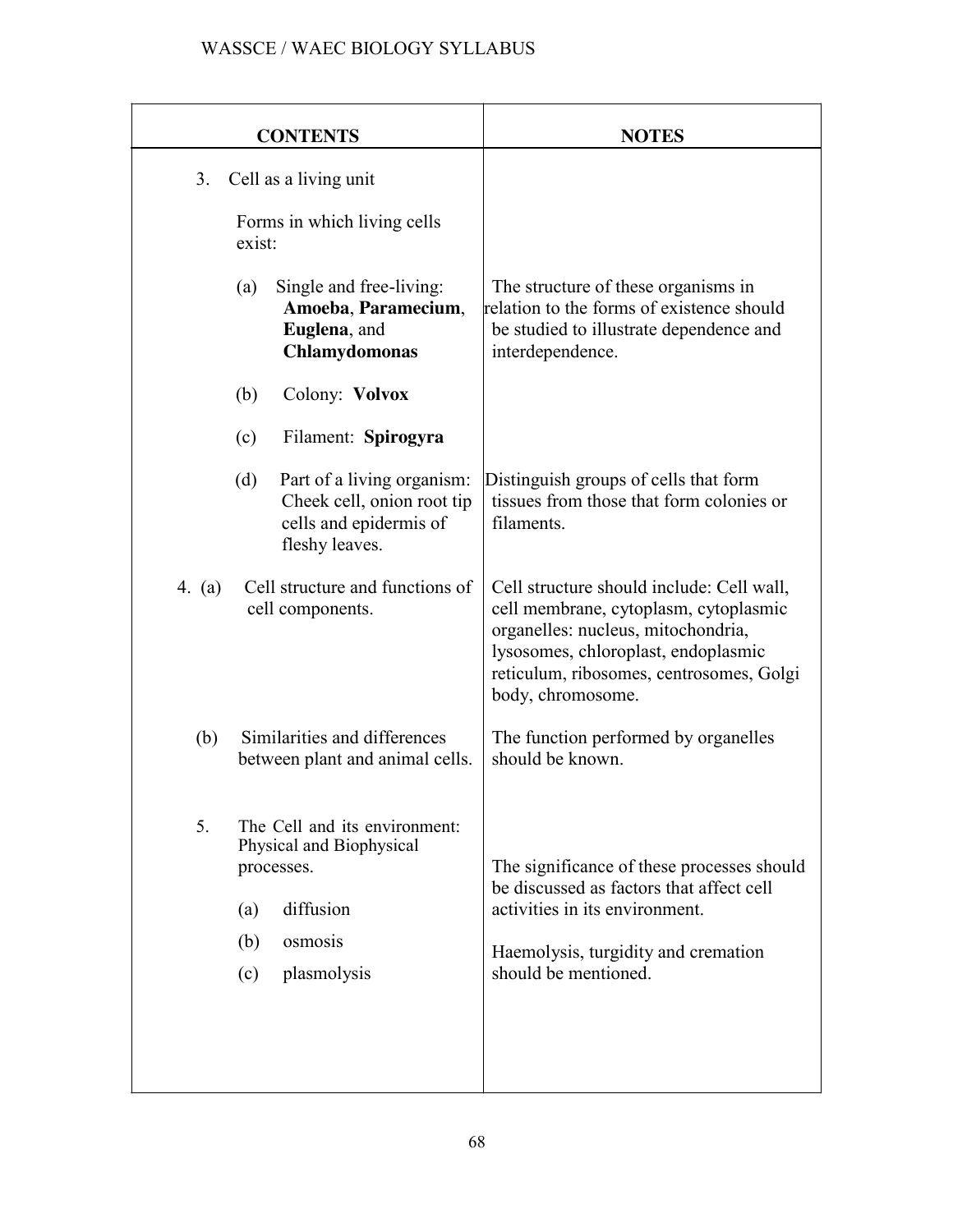|     |                                                | <b>CONTENTS</b> |                                                                                                             | <b>NOTES</b>                                                                                                                                                                                                         |
|-----|------------------------------------------------|-----------------|-------------------------------------------------------------------------------------------------------------|----------------------------------------------------------------------------------------------------------------------------------------------------------------------------------------------------------------------|
| 6.  | Properties and functions of<br>the living cell |                 |                                                                                                             |                                                                                                                                                                                                                      |
|     | (a)                                            | Nutrition       |                                                                                                             | These should be discussed as processes<br>occurring within living cells.                                                                                                                                             |
|     |                                                | (i)             | Autotrophic<br>(photosynthesis)                                                                             | Experiment to show the effects of mineral<br>deficiencies in plants especially nitrogen,<br>phosphorus, potassium should be carried                                                                                  |
|     |                                                | (ii)            | Heterotrophic<br>(holozoic)                                                                                 | out.                                                                                                                                                                                                                 |
|     |                                                | (iii)           | Mineral<br>nutrition: Macro<br>and micro-<br>nutrients                                                      | Macro elements should include: carbon,<br>hydrogen, oxygen, nitrogen, potassium,<br>phosphorus, magnesium, sulphur, calcium<br>and iron. The micro elements should<br>include: copper, manganese, zinc and<br>boron. |
|     | (b)                                            |                 | Cellular respiration                                                                                        |                                                                                                                                                                                                                      |
|     |                                                | processes of:   | Definition and                                                                                              |                                                                                                                                                                                                                      |
|     |                                                | (i)             | aerobic                                                                                                     | A simplified outline of the chemical                                                                                                                                                                                 |
|     |                                                |                 | respiration                                                                                                 | processes involved in glycolysis and<br>Kreb's cycle; Reference should be made                                                                                                                                       |
|     |                                                | (ii)            | anaerobic                                                                                                   | to the role of ATP.                                                                                                                                                                                                  |
|     |                                                |                 | respiration                                                                                                 |                                                                                                                                                                                                                      |
|     |                                                | (iii)           | energy release                                                                                              |                                                                                                                                                                                                                      |
| (c) | Excretion<br>(i)                               |                 | Excretion in single<br>celled aquatic<br>organism. Diffusion<br>by body surface; by<br>contractile vacuole. |                                                                                                                                                                                                                      |
|     | (ii)                                           |                 | Waste products of<br>metabolism.                                                                            | Reference should be made to carbon<br>dioxide, water and ammonia as examples<br>of waste products.                                                                                                                   |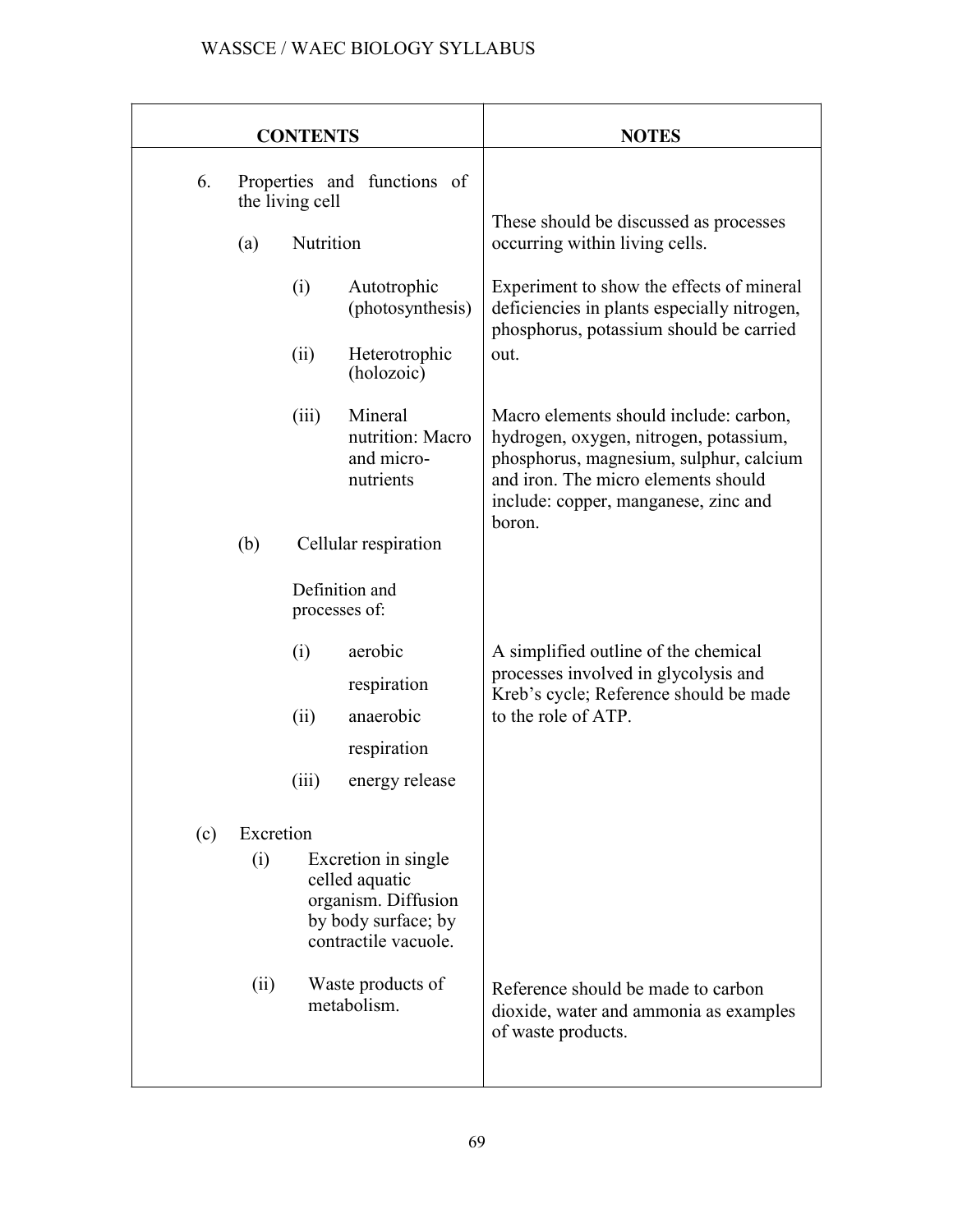|               | <b>CONTENTS</b>                                                                                                                  | <b>NOTES</b>                                                                                                                                                                                            |
|---------------|----------------------------------------------------------------------------------------------------------------------------------|---------------------------------------------------------------------------------------------------------------------------------------------------------------------------------------------------------|
| (d)<br>Growth |                                                                                                                                  |                                                                                                                                                                                                         |
| (i)           | Basis of growth $-$ cell<br>division (mitosis),<br>enlargement and<br>differentiation.                                           |                                                                                                                                                                                                         |
| (ii)          | Aspects of growth:<br>Increase in dry<br>weight. Irreversible<br>increase in size and<br>length. Increase in<br>number of cells. |                                                                                                                                                                                                         |
| (iii)         | Regions of fastest<br>growth in plants.                                                                                          | Observation of root tip and shoot tip are<br>required.                                                                                                                                                  |
| (iv)          | Influence of growth<br>hormones and auxins.                                                                                      | Regulation of growth by hormones should<br>be mentioned.                                                                                                                                                |
| (v)           | Growth curvatures<br>(Tropisms)                                                                                                  | Types of tropisms should be<br>demonstrated.                                                                                                                                                            |
|               |                                                                                                                                  | Microscopic examination of the different<br>regions of growth and development:<br>region of cell division; elongation;<br>differentiation; maturation.                                                  |
| (e)           | Development: Enlargement<br>and differentiation.                                                                                 |                                                                                                                                                                                                         |
| (f)           | Reproduction:<br>Types of reproduction.                                                                                          | Prepared slides of:                                                                                                                                                                                     |
| (i)           | Asexual: fission,<br>Budding, vegetative<br>propagation.                                                                         | fission in Paramecium<br>(a)<br>(b) budding in yeast and Hydra; should<br>be observed and drawn. Reference<br>should be made to artificial methods<br>of vegetative propagation in<br>flowering plants. |
| (ii)          | Sexual: Conjugation,<br>formation of male and<br>female gametes<br>(meiosis), fusion of<br>gametes<br>(fertilization).           | Prepared slides of conjugation should<br>be studied.                                                                                                                                                    |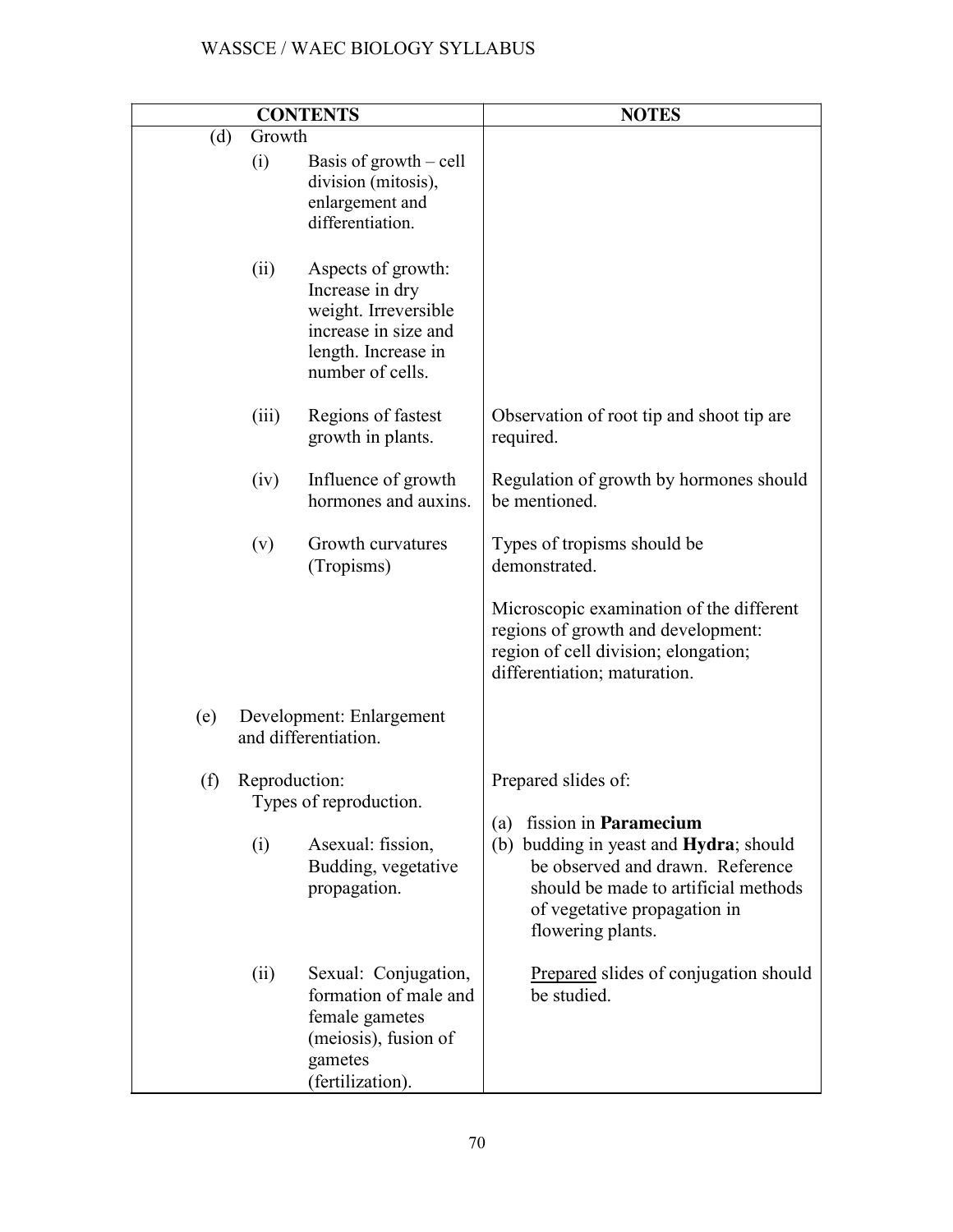|                                                            | <b>CONTENTS</b>                                                                                                                                                    | <b>NOTES</b>                                                                                                                                                                   |
|------------------------------------------------------------|--------------------------------------------------------------------------------------------------------------------------------------------------------------------|--------------------------------------------------------------------------------------------------------------------------------------------------------------------------------|
| animals:                                                   | 7. (a) Tissues and supporting systems:<br>Skeleton and supporting systems in                                                                                       | The location and arrangement of skeletal<br>and supporting tissues in animals should<br>be mentioned. Candidates should be                                                     |
| (i)                                                        | Biological significance.                                                                                                                                           | familiar with the general plan of<br>mammalian skeleton and the different<br>types of joints. They should be able to                                                           |
| (ii)                                                       | Skeletal materials, e.g.<br>bone                                                                                                                                   | identify, draw, label and state the<br>functions of the individual bones listed in                                                                                             |
| (iii)                                                      | Types of skeleton:<br>exoskeleton, endoskeleton.                                                                                                                   | the content column. Detailed structure of<br>the skull will not be required. Histological<br>structure of bones and cartilages will also<br>not be required.                   |
| (iv)                                                       | Bones of the vertebral<br>column, girdles and long<br>bones of the appendicular<br>skeleton.                                                                       | Candidates should be able to explain how<br>these functions are performed.<br>The relationship of skeleton and muscles<br>during movement should be used to                    |
| (v)                                                        | Mechanism of support in<br>animals.                                                                                                                                | illustrate the different functions of the<br>skeleton.                                                                                                                         |
| (vi)                                                       | Functions of skeleton in<br>animals: Protection,<br>support, locomotion,<br>respiratory movement.                                                                  |                                                                                                                                                                                |
| Different types of supporting tissues<br>(b)<br>in plants. |                                                                                                                                                                    | The different types of supporting tissues:<br>turgid parenchyma; collenchyma, xylem<br>(wood) sclerenchyma should be studied.                                                  |
| (i)                                                        | Main features of<br>supporting tissues in<br>plants.                                                                                                               | Candidates should be able to cut and draw<br>the low power of the T.S. of stem and root<br>of a herbaceous plant and label the<br>different tissues; epidermis, cortex, stele. |
| (ii)                                                       | Functions of supporting<br>tissues in plants:<br>strength, rigidity<br>(resistance against the<br>forces of the wind and<br>water), flexibility and<br>resilience. |                                                                                                                                                                                |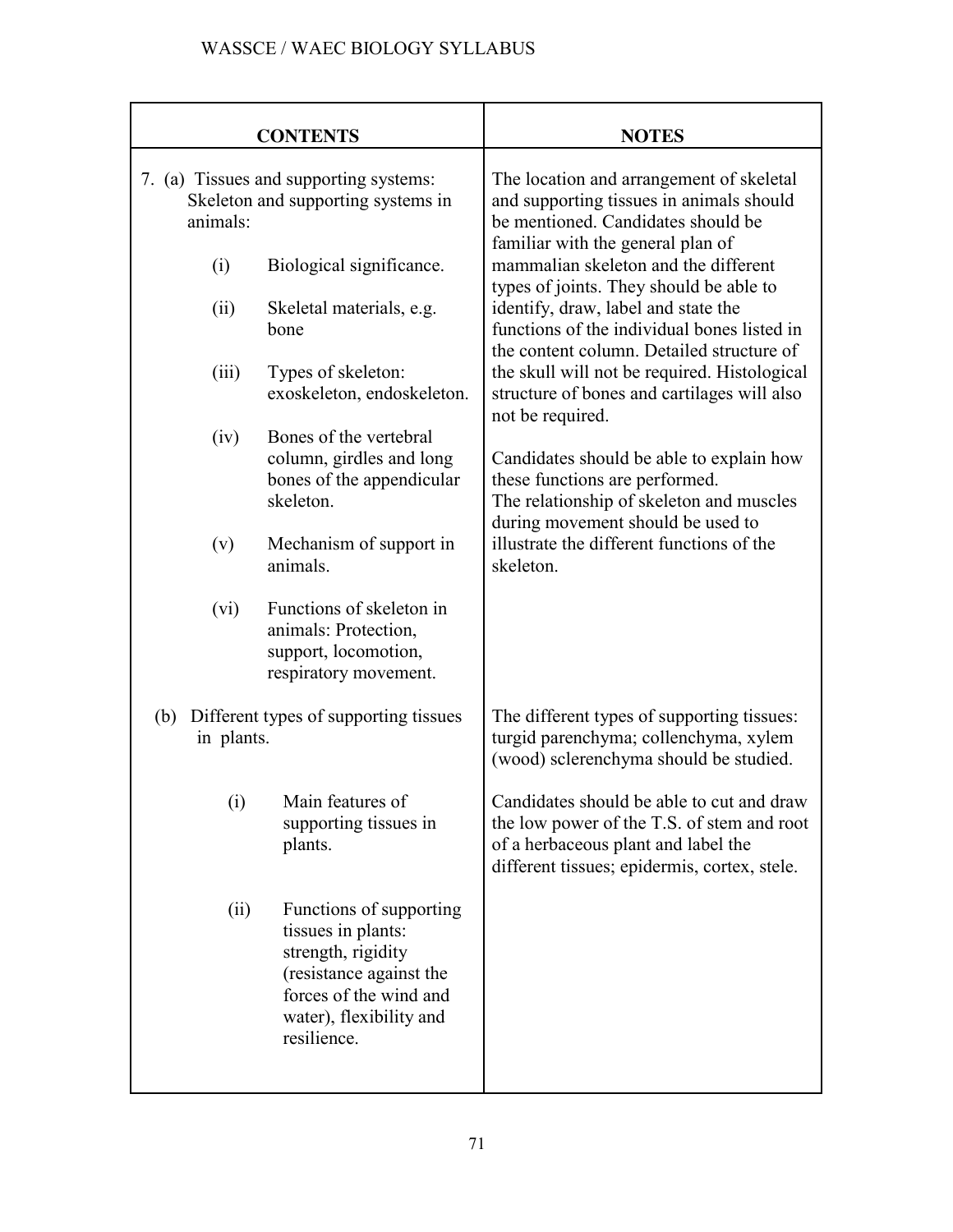| <b>CONTENTS</b>                                                                                              |                                                                                  | <b>NOTES</b>                                                                                                                                                                                                   |
|--------------------------------------------------------------------------------------------------------------|----------------------------------------------------------------------------------|----------------------------------------------------------------------------------------------------------------------------------------------------------------------------------------------------------------|
| <b>Transport System:</b><br>8.                                                                               |                                                                                  |                                                                                                                                                                                                                |
| (a)                                                                                                          | Need for transportation:                                                         |                                                                                                                                                                                                                |
| (i)                                                                                                          | surface<br>area/volume ratio.                                                    | Source of materials and forms in which                                                                                                                                                                         |
| (ii)                                                                                                         | substances have to<br>move greater<br>distances.                                 | they are transported and where they are<br>transported to should be studied.                                                                                                                                   |
| (b)                                                                                                          | Composition and function<br>of blood and lymph                                   |                                                                                                                                                                                                                |
| Materials for<br>(c)<br>transportation: excretory<br>products, gases, digested<br>food, and other nutrients. |                                                                                  | Candidates should be familiar with the<br>general circulatory system. The names of<br>the blood vessels responsible for<br>transporting excretory products, gases,<br>digested food and other nutrients should |
| (d)                                                                                                          | Structure of the heart,<br>arteries, veins, capillaries<br>and vascular bundles. | be known. The detailed structure of the<br>xylem and phloem is not required.                                                                                                                                   |
| 9.<br><b>Respiratory System:</b><br>(a)                                                                      | Body surface, cutaneous,<br>gills, lungs.                                        | Characteristics of respiratory surfaces in<br>these systems should be studied.                                                                                                                                 |
|                                                                                                              |                                                                                  | Candidates should be able to observe,<br>draw and label the respiratory organs of a<br>bony fish (e.g. Tilapia) and a small<br>mammal $(e.g. rat)$                                                             |
| (b)                                                                                                          | Mechanisms of gaseous<br>exchange in fish, toad,<br>mammals and plants.          | Respiratory movements in these animals<br>should be discussed. The mechanisms of<br>opening and closing of stomata should be<br>discussed.                                                                     |
| 10.<br><b>Excretory Systems and</b><br>Mechanisms                                                            |                                                                                  | Characteristics of excretory organs in<br>these systems should be studied.                                                                                                                                     |
|                                                                                                              | Types of excretory systems:<br>Kidney, stomata and lenticel.                     | Candidates should observe, draw and label<br>the excretory organs of a small mammal<br>(e.g. rat).                                                                                                             |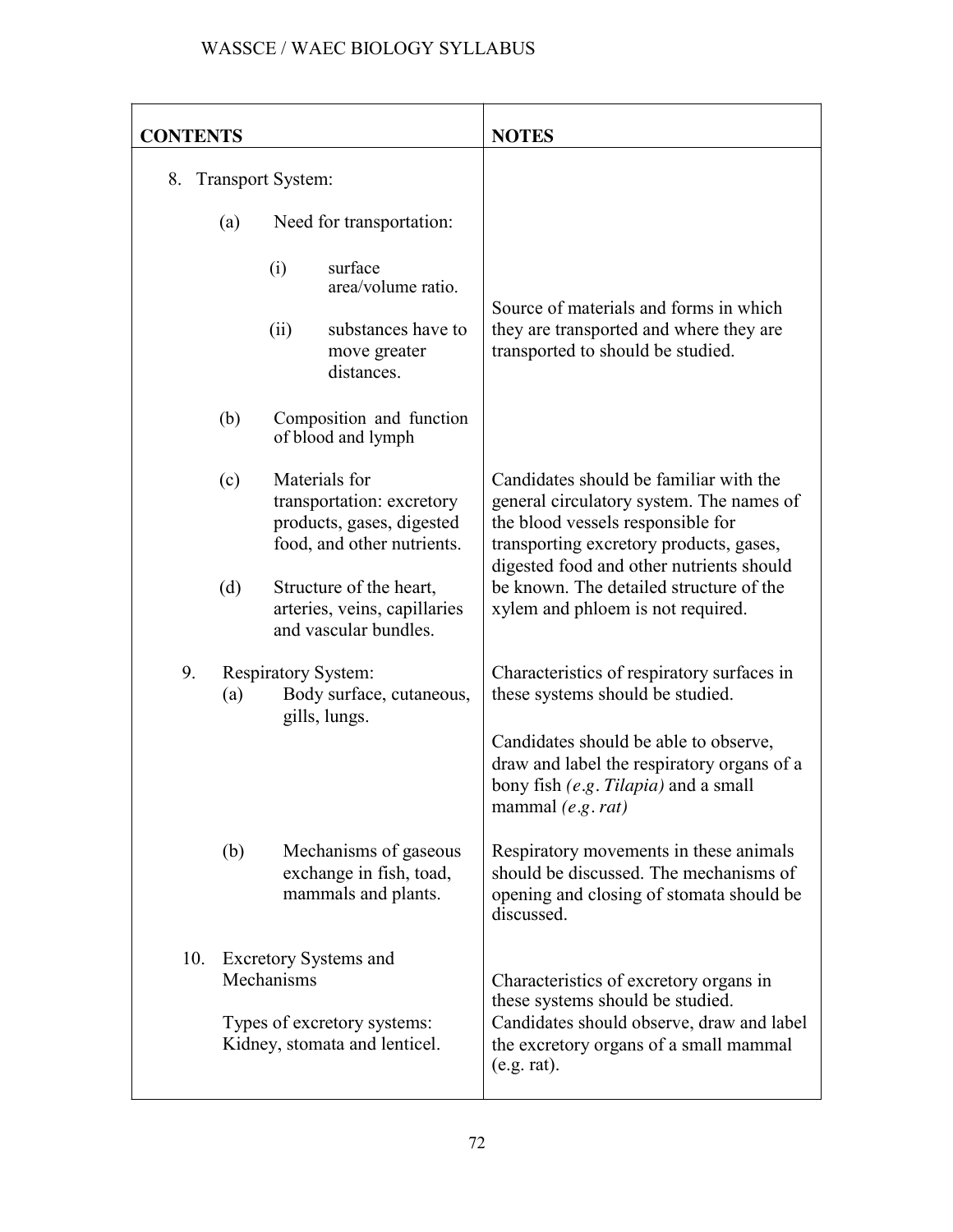| <b>CONTENTS</b>                                                                                        | <b>NOTES</b>                                                                                                                                                                                                                      |
|--------------------------------------------------------------------------------------------------------|-----------------------------------------------------------------------------------------------------------------------------------------------------------------------------------------------------------------------------------|
| 11. Regulation<br>of<br>Internal<br>Environment (Homeostasis)                                          |                                                                                                                                                                                                                                   |
| Kidney: Structure and<br>(a)<br>functions                                                              | Osmoregulation, excretion and<br>maintenance of acid-base balance should<br>be discussed. The conditions that affect<br>functions of the kidney such as the water<br>and salt content of the blood,<br>environmental temperature. |
|                                                                                                        | Excretory products such as urea, water,<br>salts, uric acid should be discussed.                                                                                                                                                  |
| Liver:<br>(b)<br>Functions of the liver.                                                               | Candidates should be able to identify the<br>liver; and its position relative to the gall<br>bladder, bile duct, pancreas, duodenum                                                                                               |
|                                                                                                        | and stomach.                                                                                                                                                                                                                      |
| The skin:<br>(c)<br>Structure and function                                                             | Candidates should observe, draw and label<br>the mammalian skin. The regulation of<br>internal environment by the skin should be<br>emphasized.                                                                                   |
| 12. Hormonal Coordination                                                                              | Endocrine glands: pituitary, thyroid,                                                                                                                                                                                             |
| Animal hormones:<br>(a)<br>Site of secretion,<br>functions and effects of<br>over and under-secretion. | adrenal, pancreas, gonads and their<br>secretions should be discussed. The role<br>of thyroxine in the metamorphosis of toad<br>should be mentioned.                                                                              |
| Plant hormones<br>(b)                                                                                  | Demonstration of the effects of auxins on<br>lateral bud development, leaf fall and<br>initiation of adventitious roots should be<br>carried out.                                                                                 |
|                                                                                                        |                                                                                                                                                                                                                                   |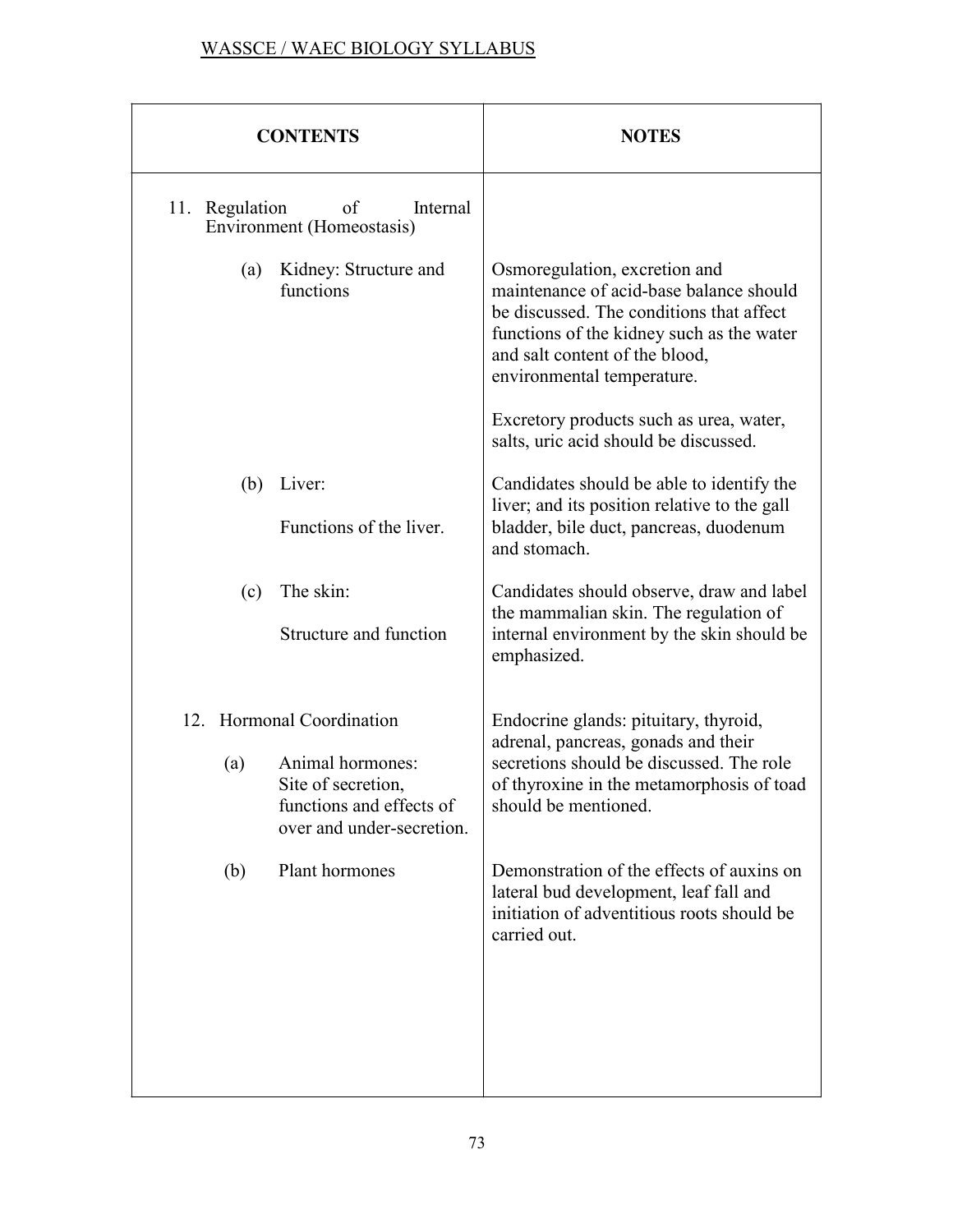|     | <b>CONTENTS</b>      |                                                                                                                                     | <b>NOTES</b>                                                                                                                                                    |
|-----|----------------------|-------------------------------------------------------------------------------------------------------------------------------------|-----------------------------------------------------------------------------------------------------------------------------------------------------------------|
| 13. | Nervous Coordination |                                                                                                                                     |                                                                                                                                                                 |
|     | (a)                  | The central nervous system                                                                                                          |                                                                                                                                                                 |
|     | (i)                  | Components of<br>the central<br>nervous system                                                                                      |                                                                                                                                                                 |
|     | (ii)                 | Parts of the brain<br>and their functions;<br>cerebrum,<br>cerebellum, medulla<br>oblongata,<br>hypothalamus and<br>their functions | Candidates should be able to locate the<br>position of the brain and spinal cord in a<br>dissected vertebrate and identify the<br>various regions of the brain. |
|     | (iii)                | Structure and<br>function of the<br>Spinal Cord.                                                                                    |                                                                                                                                                                 |
| (b) |                      | Peripheral Nervous System.                                                                                                          |                                                                                                                                                                 |
|     | (i)                  | <b>Somatic Nervous</b><br>System                                                                                                    |                                                                                                                                                                 |
|     | (ii)                 | Automatic nervous<br>system.                                                                                                        | Functions of the sympathetic and<br>parasympathetic systems only.                                                                                               |
|     | (iii)                | Structure and<br>functions of the<br>neurone.                                                                                       | Candidates should observe, draw and label<br>a neurone from a slide.                                                                                            |
|     | (iv)                 | Classification of<br>neurons.                                                                                                       | Afferent (sensory), efferent (motor) and<br>intermediate neurones should be<br>mentioned.                                                                       |
| (c) |                      | Transmission of Impulses.                                                                                                           | Simple treatment of transmission of nerve<br>impulses by a change in electrical<br>potential is required.                                                       |
|     |                      | (d) Types of nervous actions                                                                                                        | Candidates should perform experiments to                                                                                                                        |
|     | (i)                  | Reflex and<br>voluntary actions                                                                                                     | illustrate reflex actions such as blinking of<br>the eyes, knee jerk, and withdrawal of<br>hand from hot objects.                                               |
|     | (ii)                 | The reflex arc                                                                                                                      |                                                                                                                                                                 |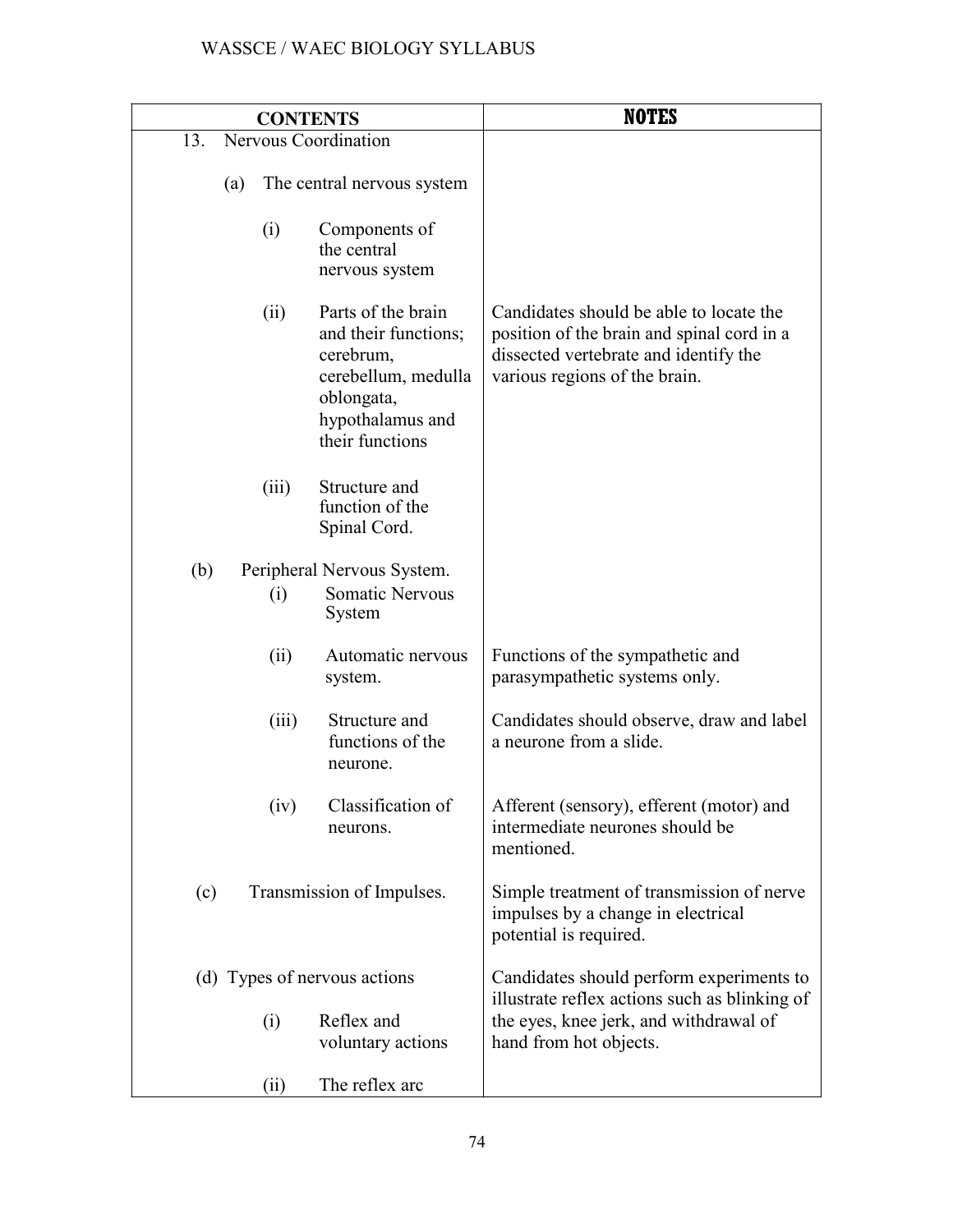| Differences between<br>(iii)<br>reflex and voluntary<br>actions.                               |                                                                                                                                                                                                                                                                       |
|------------------------------------------------------------------------------------------------|-----------------------------------------------------------------------------------------------------------------------------------------------------------------------------------------------------------------------------------------------------------------------|
| Sense Organs:<br>14.                                                                           | Candidates should examine the<br>mammalian eye noting the shape, colour<br>and positions of the optic muscle and<br>optic nerve.                                                                                                                                      |
| Structure and function<br>(a)<br>of the eye and ear.                                           | Mention should be made of eye<br>defects and their correction.                                                                                                                                                                                                        |
| The skin<br>(b)                                                                                | The function of the skin as a sensory<br>organ should be emphasized.                                                                                                                                                                                                  |
| 15 (a) Reproductive system of<br>mammals                                                       |                                                                                                                                                                                                                                                                       |
| Structure and<br>(i)<br>function of male and<br>female reproductive<br>systems.                | Candidates should examine and draw<br>dissected male and female mammals<br>showing the reproductive organs. They<br>should also draw sperm and ovum from<br>prepared slides or from fresh specimens.                                                                  |
| Differences between<br>(ii)<br>male and female<br>reproductive organs.                         |                                                                                                                                                                                                                                                                       |
| Structure of the<br>(iii)<br>gametes (sperm and<br>ovum)                                       |                                                                                                                                                                                                                                                                       |
| Fertilization,<br>(iv)<br>development of the<br>embryo and birth.                              |                                                                                                                                                                                                                                                                       |
| (b) (i) Stages in the<br>development of toad.                                                  | The different stages of the tadpole<br>should be drawn and labelled.                                                                                                                                                                                                  |
| Metamorphosis in<br>(ii)<br>insects, life histories<br>of housefly/butterfly<br>and cockroach. | These examples should be used to<br>illustrate complete and incomplete<br>metamorphosis. The period it takes to<br>develop from egg to adult should be<br>studied. The different stages in the life<br>history of butterfly/housefly should be<br>drawn and labelled. |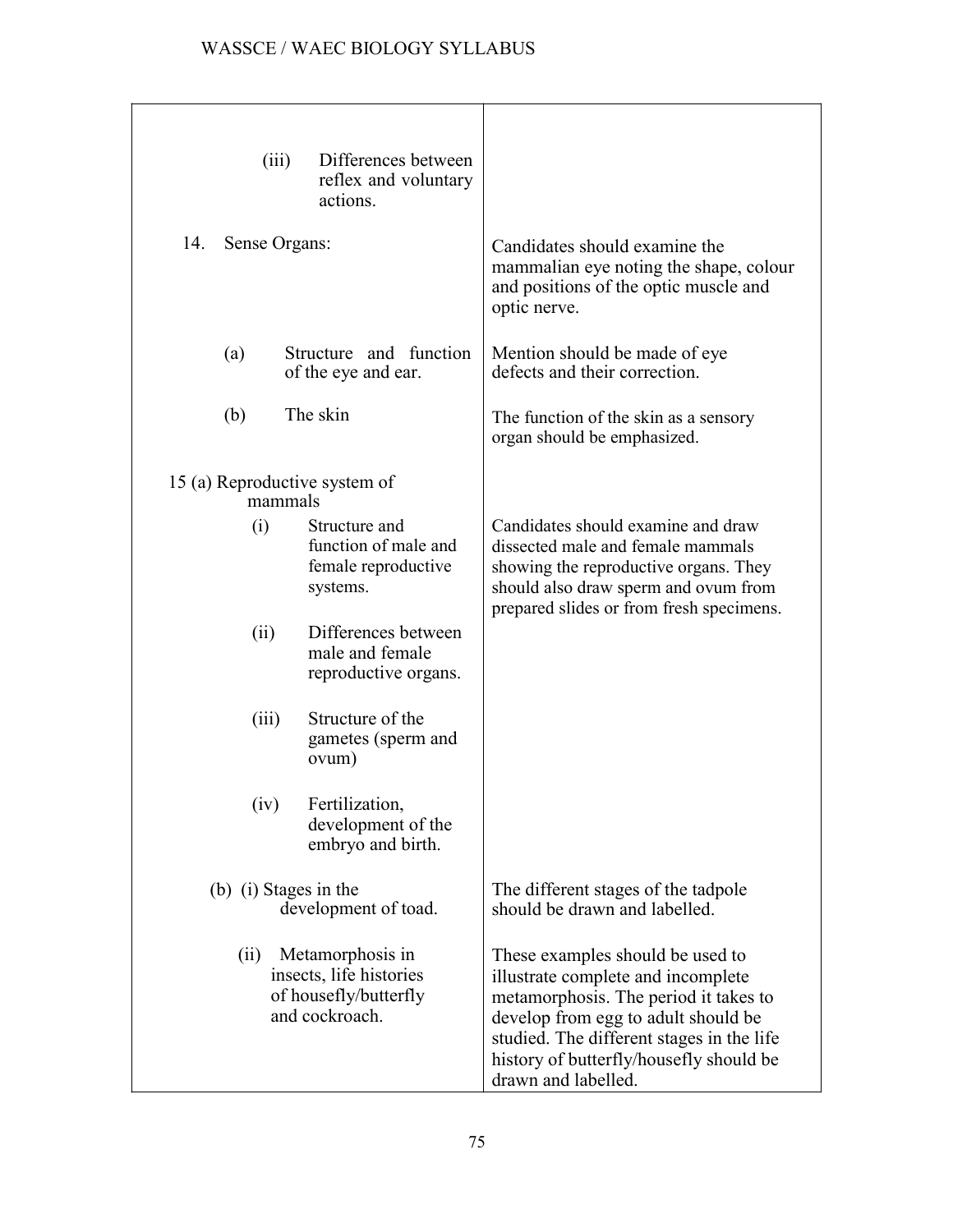| (c)<br>(d) | and mammal.<br>plants                                                          | Comparison of reproduction<br>in fish, amphibia, reptile, bird<br>Reproduction of flowering                         | Reference should be made to the method<br>of fertilization, number of eggs and<br>parental care.                                                                      |
|------------|--------------------------------------------------------------------------------|---------------------------------------------------------------------------------------------------------------------|-----------------------------------------------------------------------------------------------------------------------------------------------------------------------|
|            | (i)                                                                            | Arrangements of<br>floral parts of a<br>named insect<br>pollinated flower<br>and a named wind<br>pollinated flower. |                                                                                                                                                                       |
|            | (ii)                                                                           | Structure and<br>function of the male<br>and female parts of a<br>flower.                                           |                                                                                                                                                                       |
| (e)        |                                                                                | Pollination in Plants                                                                                               |                                                                                                                                                                       |
|            | (i)                                                                            | Types of pollination                                                                                                | Named examples should be used to<br>illustrate the types of pollination.                                                                                              |
|            | (ii)                                                                           | Features of cross-<br>pollinated and self<br>pollinated flowers                                                     | The features of the flower should be<br>related to the agents of pollination.                                                                                         |
|            | (iii)                                                                          | <b>Agents of Pollination</b>                                                                                        | Pollen grains germinated in sucrose<br>solution should be observed, prepared                                                                                          |
|            | (f) Process of Development of<br>Zygote in flowering plants:<br>Fertilization. |                                                                                                                     | slides showing various stages of embryo<br>development in flowering plants should be<br>observed and drawn.                                                           |
| (g)        | (ii)                                                                           | (i) Structure of fruits<br>Types of fruits<br>(classification).                                                     | Fruits should be classified into dry and<br>fleshy fruits. The internal structure of a<br>leguminous fruit, orange, maize and<br>tomato should be examined and drawn. |
|            |                                                                                |                                                                                                                     |                                                                                                                                                                       |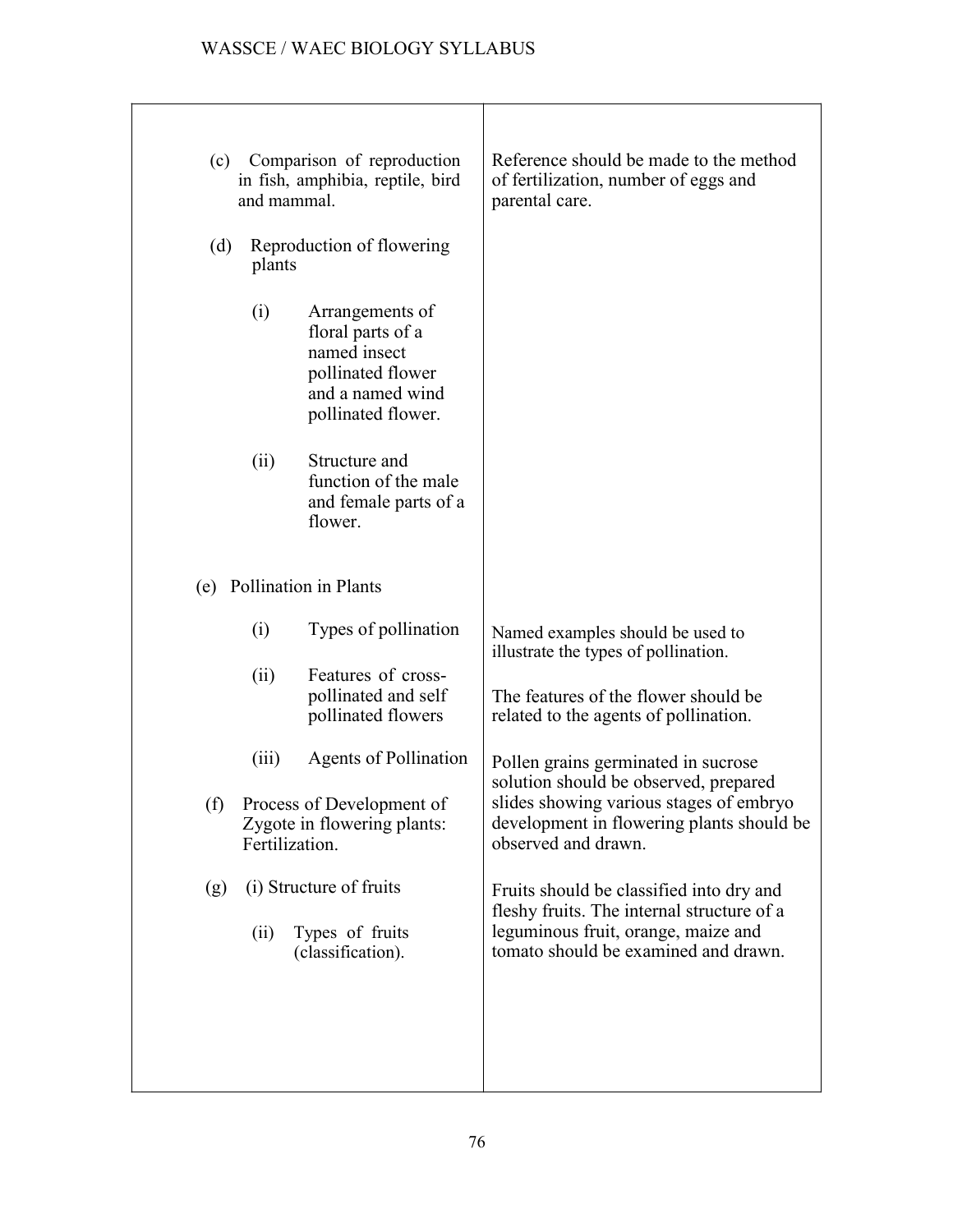|                        | <b>CONTENTS</b>                                                | <b>NOTES</b>                                                                                                                                                                                                                      |
|------------------------|----------------------------------------------------------------|-----------------------------------------------------------------------------------------------------------------------------------------------------------------------------------------------------------------------------------|
|                        |                                                                |                                                                                                                                                                                                                                   |
|                        | (h) Dispersal of fruits and seeds<br>Agents of dispersal       | The following fruits should be studied as<br>examples to show the features that aid<br>their respective methods of dispersal.<br>Sunflower (achene) Combretum, cotton,<br>Crotolaria/bean, Desmodium, Bidens<br>Spp. And coconut. |
|                        |                                                                | Distinguishing differences between a fruit<br>and a seed should be mentioned.                                                                                                                                                     |
| (i)                    | Germination of seeds                                           | Experiments to show the importance of<br>oxygen, adequate moisture and suitable                                                                                                                                                   |
| (i)                    | <b>Essential factors</b><br>which affect<br>developing embryo. | temperature, should be carried out.                                                                                                                                                                                               |
| (ii)                   | Types of germination                                           | The stages in hypogeal and epigeal<br>germination should be observed and<br>drawn.                                                                                                                                                |
| <b>B.</b>              | <b>Plant and Animal Nutrition</b>                              |                                                                                                                                                                                                                                   |
| <b>Plant Nutrition</b> |                                                                |                                                                                                                                                                                                                                   |
|                        | 1 (a) Photosynthesis:                                          | Biochemical nature of photosynthesis,<br>photoactivation of chlorophyll resulting in                                                                                                                                              |
| (i)                    | Process of photosynthesis<br>and its chemical equation         | the conversion of light energy to ATP and<br>the reduction of NADP (no biochemical<br>detail is required)                                                                                                                         |
| (ii)                   | Light and dark reactions                                       | The translocating and storage of excess<br>food as a result of photosynthesis should                                                                                                                                              |
| (iii)                  | Materials and conditions<br>necessary for<br>photosynthesis    | be mentioned. Test for starch in green<br>leaves should be carried out.                                                                                                                                                           |
| (iv)                   | Evidence of photosynthesis                                     |                                                                                                                                                                                                                                   |
|                        | (b) Mineral requirement of plants                              | Candidates should distinguish between<br>food produced and mineral elements.                                                                                                                                                      |
| (i)                    | Soil and atmosphere as<br>source of Mineral elements           |                                                                                                                                                                                                                                   |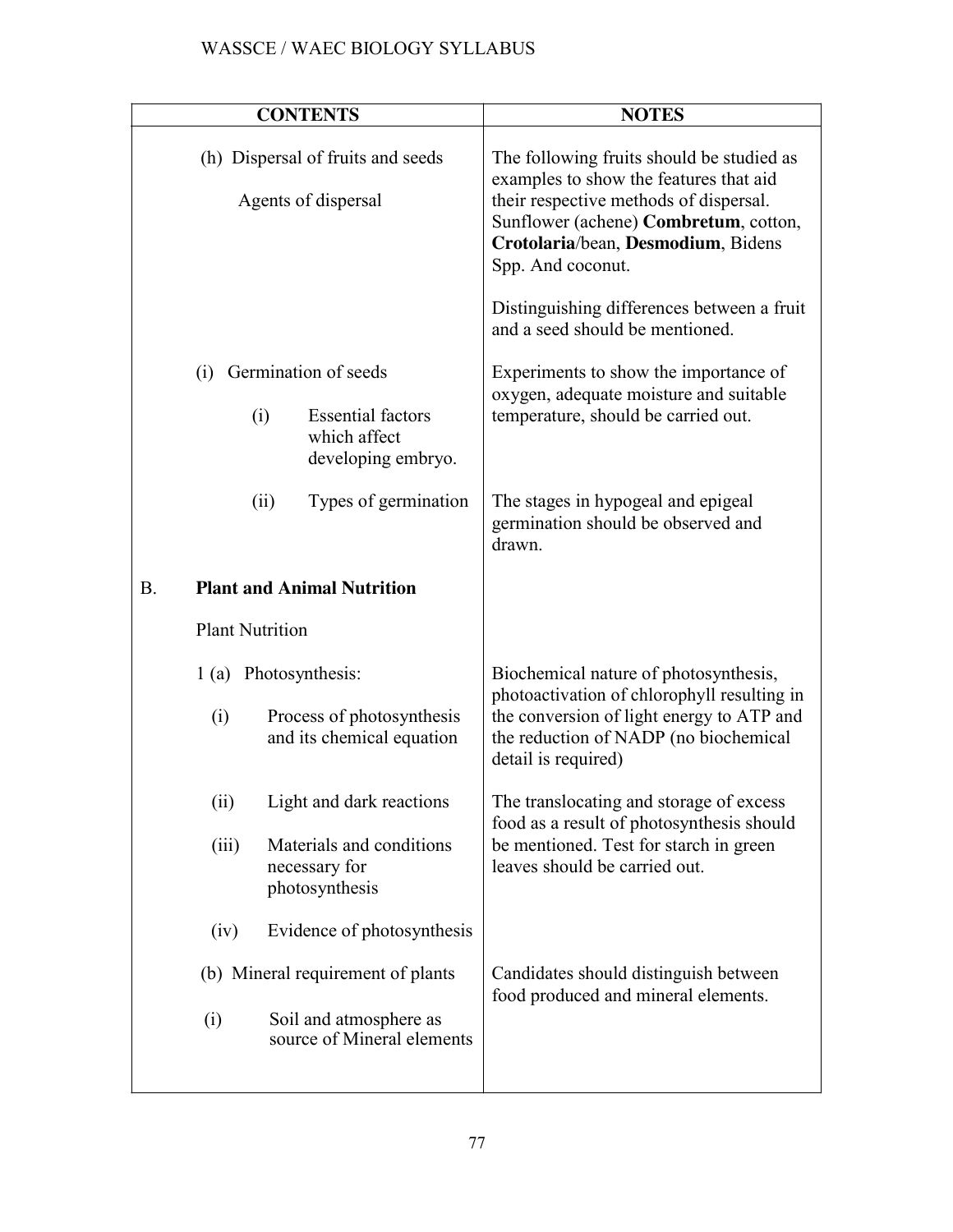| 2. |     | <b>Animal Nutrition</b>                                         |                                                                          |                                                                                                                                                                                     |
|----|-----|-----------------------------------------------------------------|--------------------------------------------------------------------------|-------------------------------------------------------------------------------------------------------------------------------------------------------------------------------------|
|    | (a) | Food substances; classes and<br>sources                         |                                                                          | Local examples as sources of food<br>substance should be given. Reference<br>should be made to food relationship<br>between plants and animals.                                     |
|    | (b) | Balanced diet and its importance                                |                                                                          | Importance of each class of food in<br>balanced diet should be stressed.<br>Candidates should relate the idea<br>of balanced diet to their own diet.                                |
|    | (c) | Food tests                                                      |                                                                          | Tests for starch, reducing sugar, protein,<br>fats and oil should be carried out.                                                                                                   |
|    | (d) | Digestive enzymes                                               |                                                                          | Candidates should perform experiments to<br>show that ptyalin in saliva<br>changes<br>cooked starch to reducing sugar.                                                              |
|    |     |                                                                 |                                                                          | Candidates should know source, site of<br>action, substrate and effect of each<br>digestive enzyme.                                                                                 |
|    |     | Classes, characteristics and<br>functions                       |                                                                          | Experiments to show the characteristics<br>of enzymes, including effects of pH,<br>temperature and concentration, should be<br>carried out.                                         |
|    | (e) | Modes of Nutrition                                              |                                                                          |                                                                                                                                                                                     |
|    |     | (i)                                                             | Autotrophic:<br>Photosynthesis,                                          |                                                                                                                                                                                     |
|    |     | (ii)                                                            | Heterotrophic, holozoic,<br>parasitic,<br>symbiotic,<br>and saprophytic. | Named examples should be used to<br>illustrate different modes of nutrition.                                                                                                        |
|    | (f) | Alimentary System:<br>Alimentary tract of<br>different animals. |                                                                          | Comparison should be made using<br>dissected named bird and mammal.                                                                                                                 |
|    | (g) | Feeding in protozoa, and mammals                                |                                                                          | Reference should be made to feeding<br>habits in protozoa and mammals.<br>Adaptation of teeth and dentition in<br>mammals (herbivore, carnivore and<br>omnivore) should be studied. |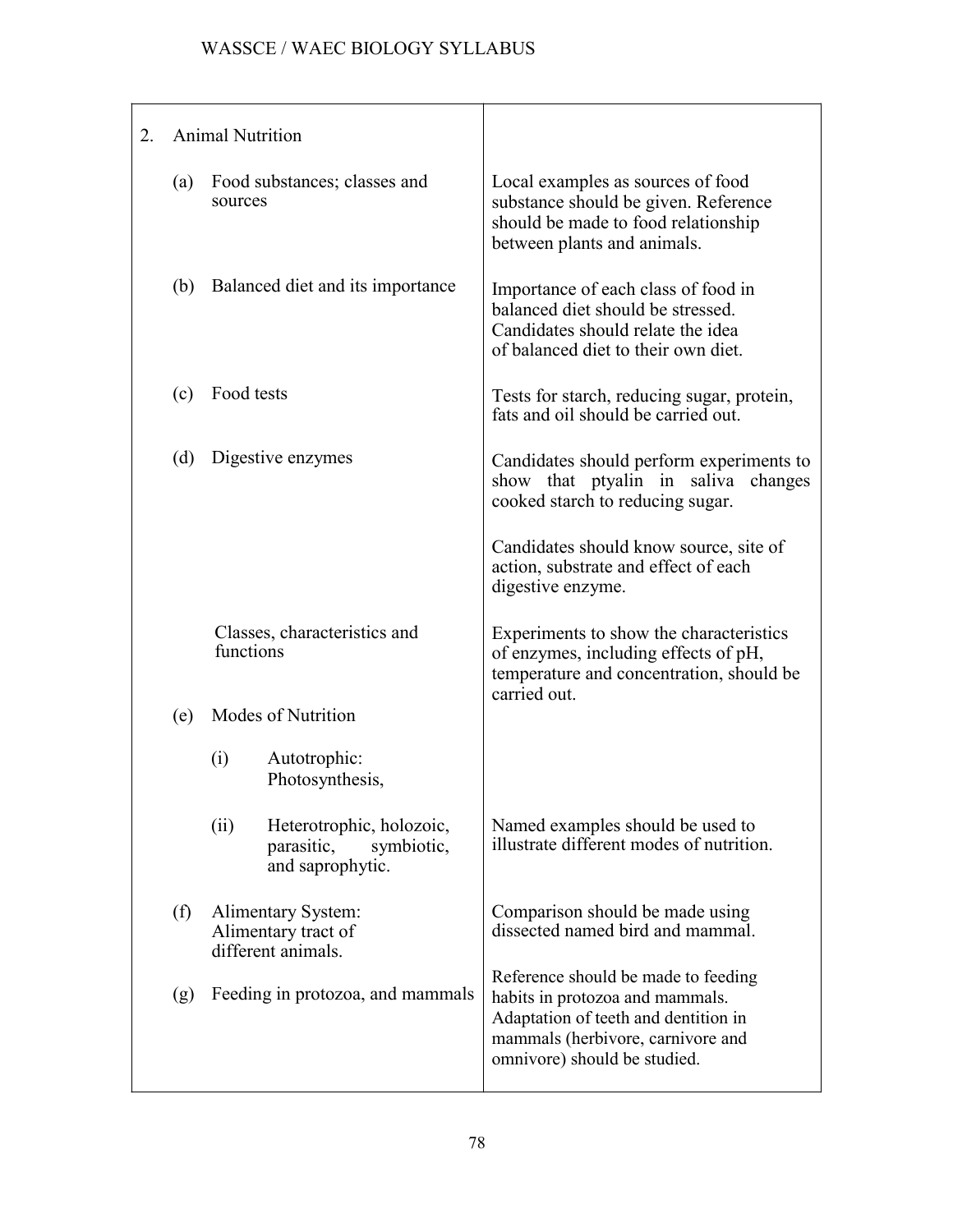|                | <b>CONTENTS</b>                                                                                                        | <b>NOTES</b>                                                                                                                                                                          |
|----------------|------------------------------------------------------------------------------------------------------------------------|---------------------------------------------------------------------------------------------------------------------------------------------------------------------------------------|
| $\mathbf{C}$ . | <b>Basic Ecological Concepts</b>                                                                                       |                                                                                                                                                                                       |
| 1.             | Ecosystem:                                                                                                             |                                                                                                                                                                                       |
|                | Components of the ecosystem<br>and sizes                                                                               | Examples and explanation are required.                                                                                                                                                |
|                | (a)<br>Ecological components:<br>environment, biosphere,<br>habitat, population, biotic<br>community, ecosystem.       |                                                                                                                                                                                       |
|                | (b)<br>Components of the<br>ecosystem:<br>Biotic, and abiotic.                                                         | Importance of ecological factors common<br>to all habitats should be mentioned. The<br>importance of ecological factors to<br>population of animals and plants should be<br>stressed. |
| 2.             | Ecological factors:<br>Ecological factors in aquatic<br>and terrestrial ecosystems                                     | Candidates should make histograms or<br>graphs using rainfall and temperature data<br>and interpret graphs showing ecological<br>factors of a habitat.                                |
| 3.             | Simple Measurement of<br>Ecological Factors.<br>Physical factors:<br>(a)<br>Climatic, topographic                      | Candidates should measure some of the<br>ecological factors including humidity,<br>temperature, wind speed, rainfall, and<br>light intensity.                                         |
|                | and gaseous.<br>(b)<br>Edaphic factors:<br>Chemical and physical<br>composition, moisture<br>content and soil texture. |                                                                                                                                                                                       |
|                | 4. Food Webs and Trophic levels<br>Autotrophs and<br>(a)<br>Heterotrophs                                               | Candidates should be able to classify<br>organisms as producers, consumers and<br>decomposers.                                                                                        |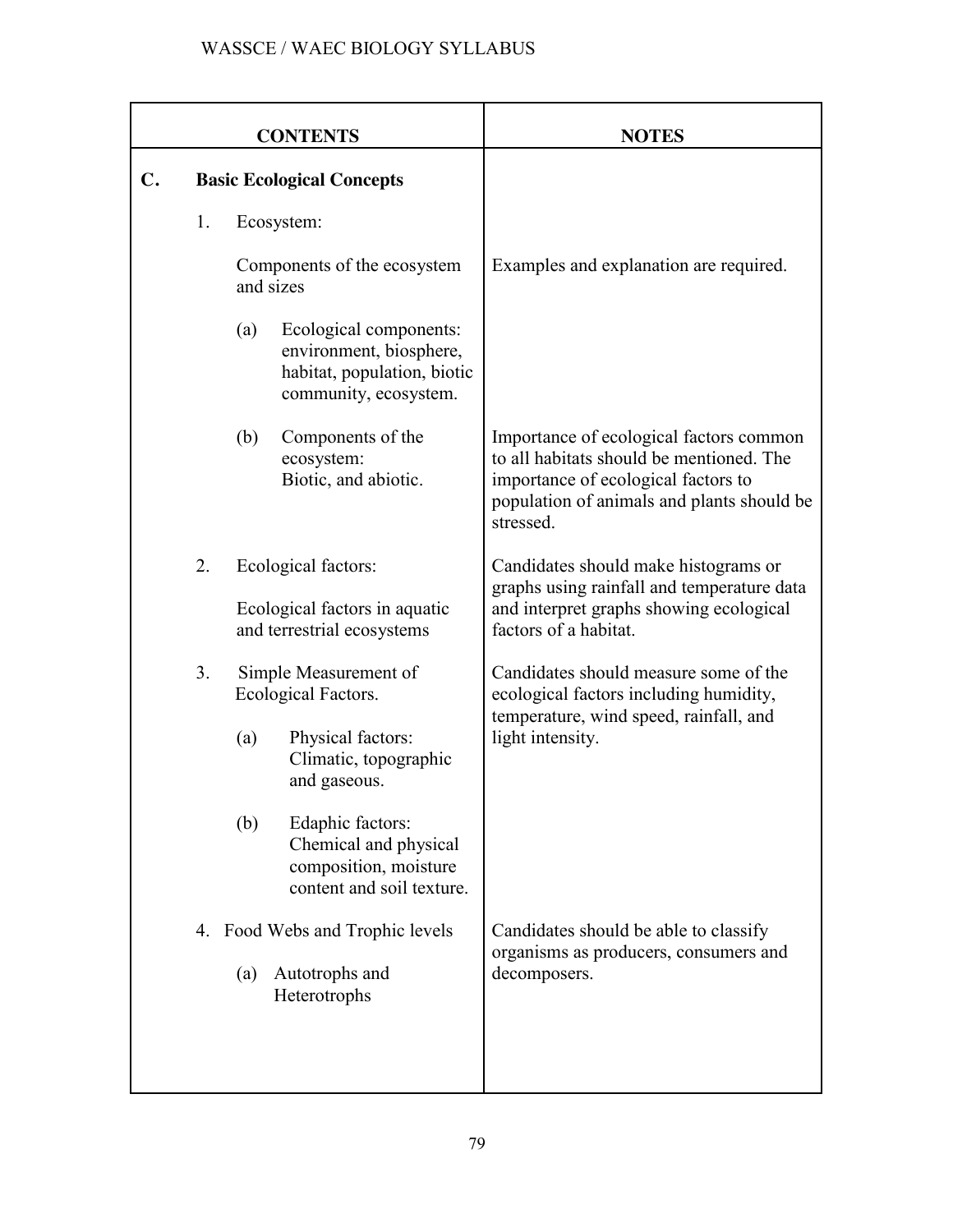|     | <b>CONTENTS</b>                                                                  | <b>NOTES</b>                                                                                                                                        |
|-----|----------------------------------------------------------------------------------|-----------------------------------------------------------------------------------------------------------------------------------------------------|
|     | (i) Producers: autotrophs                                                        |                                                                                                                                                     |
|     | Consumers: heterotrophs<br>(ii)                                                  | Aquatic and terrestrial producers,                                                                                                                  |
|     | (iii) Decomposers                                                                | consumers and decomposers should be<br>known.                                                                                                       |
| (b) | <b>Trophic Levels Energy</b><br>relationships                                    | Candidates should illustrate food<br>relationship in a food chain and food web<br>using specific examples.                                          |
|     | Food chain<br>(i)                                                                |                                                                                                                                                     |
|     | (ii)<br>Food web                                                                 |                                                                                                                                                     |
| (c) | Energy flow                                                                      | Non-cyclic nature of energy transfer                                                                                                                |
|     | (i)<br>Food/Energy<br>relationship in aquatic<br>and terrestrial<br>environment. | should be mentioned.                                                                                                                                |
|     | (ii)<br>Pyramid of energy and<br>Pyramid of numbers                              | Candidates should be able to construct and<br>explain pyramid of energy, pyramid of<br>numbers and point out the major<br>differences between them. |
| 5.  | <b>Energy Transformation in Nature</b>                                           |                                                                                                                                                     |
|     | Energy loss<br>(a)<br>1n<br>the ecosystem                                        |                                                                                                                                                     |
|     | (i) Solar radiation: its<br>intake and loss at the<br>earth's surface.           | Candidates should discuss energy as a<br>limiting factor in primary production i.e.<br>production of autotrophs.                                    |
|     | (ii) Energy loss in the<br>biosphere.                                            | Reference should be made to harvest as a<br>means of measuring primary production.                                                                  |
|     |                                                                                  |                                                                                                                                                     |
|     |                                                                                  |                                                                                                                                                     |
|     |                                                                                  |                                                                                                                                                     |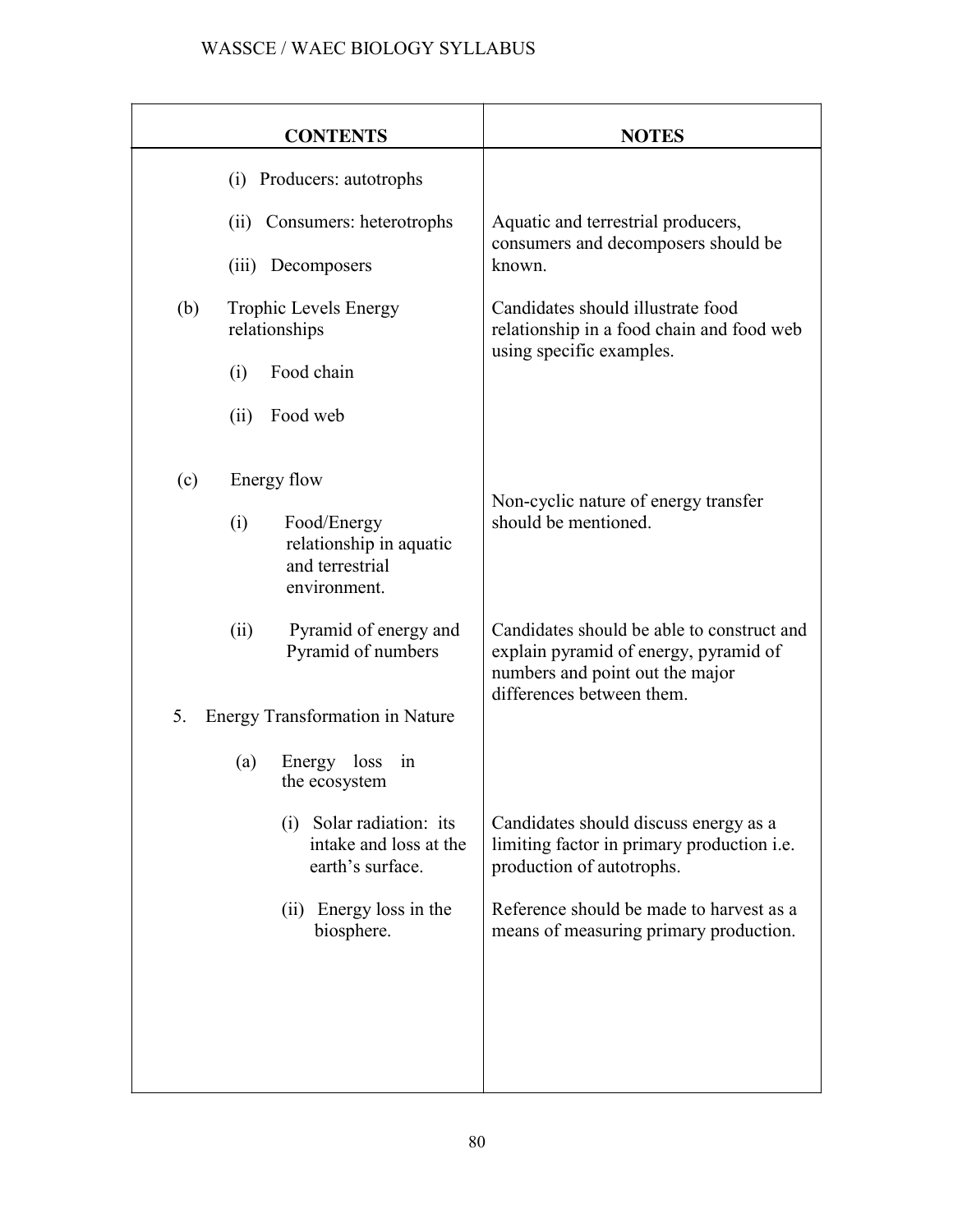| <b>CONTENTS</b>                                                                                                                         | <b>NOTES</b>                                                                                                                                                                      |
|-----------------------------------------------------------------------------------------------------------------------------------------|-----------------------------------------------------------------------------------------------------------------------------------------------------------------------------------|
| Decomposition in Nature<br>(b)<br>(i)<br>Decomposers:<br>(micro and<br>macro-<br>decomposers)                                           |                                                                                                                                                                                   |
| (ii)<br>Gaseous products<br>Role of<br>(iii)<br>decomposers                                                                             | Candidates should observe demonstrations<br>to show that carbon dioxide, hydrogen<br>sulphide, heat energy are released during<br>decomposition.                                  |
| 6. Ecological Management<br>Associations<br>(a)<br>Type of associations:<br>Parasitism, symbiosis,<br>commensalism and<br>saprophytism. | Features of biological importance<br>associated with each type should be<br>discussed.<br>Named examples should be used to<br>illustrate these associations.                      |
| Adaptation of organisms<br>(b)<br>to habitats.                                                                                          | Adaptations of plants and animals to<br>environmental conditions with particular<br>reference to differences in habitats should<br>be discussed.                                  |
| Pollution of the<br>(c)<br>atmosphere                                                                                                   | Examples of air pollutants should include<br>carbon monoxide, sulphur dioxide, oxides<br>of nitrogen, smoke, smog, dust and<br>particles released into the air from<br>factories. |
| Nature, names,<br>(i)<br>sources and effects<br>of air pollutants.                                                                      |                                                                                                                                                                                   |
| Effect of noise<br>(ii)                                                                                                                 | Health hazards and damage to<br>environment should be emphasized.<br>Discuss harmful effect of noise from<br>generators and electronic sound gadgets.                             |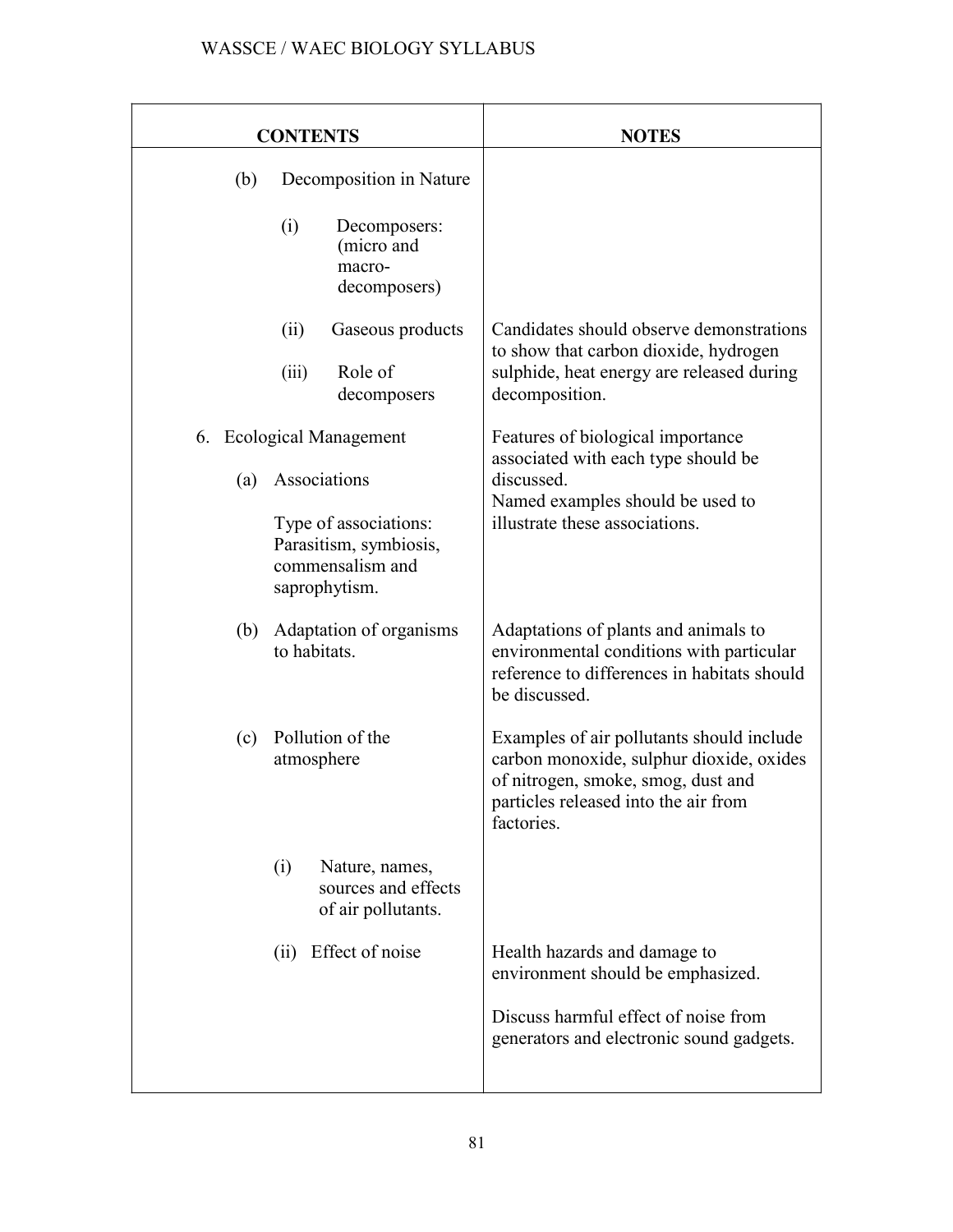| <b>CONTENTS</b>                                                                                                                                                                                                                             | <b>NOTES</b>                                                                                                                                                                                                                                                                                                                                                                                                |
|---------------------------------------------------------------------------------------------------------------------------------------------------------------------------------------------------------------------------------------------|-------------------------------------------------------------------------------------------------------------------------------------------------------------------------------------------------------------------------------------------------------------------------------------------------------------------------------------------------------------------------------------------------------------|
| <b>Water and Soil Pollution</b><br>(d)<br>Types, composition and<br>effects of pollutants                                                                                                                                                   | Water and soil pollutants to be studied<br>include: synthetic substances, (detergent)<br>insecticides, artificial fertilizers,<br>herbicides, sewage, domestic and<br>industrial wastes, crude oil and decaying<br>organic matter. The health hazards and<br>harmful effects of water and soil<br>pollutants on organisms should be<br>discussed. Mention should be made of oil<br>spillage and its effects |
| 7.<br>Ecology of Population<br>Ecological succession<br>(a)<br>Structural changes in<br>(i)<br>species composition,<br>variety or diversity and<br>increase in numbers.<br>General characteristics<br>(ii)<br>and outcomes of<br>succession |                                                                                                                                                                                                                                                                                                                                                                                                             |
| (b)<br>Primary succession.<br>Succession in terrestrial<br>habitats.                                                                                                                                                                        | Candidates should study succession in an<br>abandoned farmland, lawn, over a period<br>of time to discover a definite sequence of<br>colonising plants.                                                                                                                                                                                                                                                     |
| Secondary succession,<br>(c)<br>climax of the succession:<br>characteristic of a stable<br>ecosystem.<br>(d)<br>Factors that may cause<br>overcrowding: natality and                                                                        | Reference should be made to population.<br>Candidates should determine the space<br>available for each member of the class<br>when:<br>(i) only the class members are<br>present                                                                                                                                                                                                                            |
| immigration, survival rate.                                                                                                                                                                                                                 | (ii) members from another class<br>are added. Using the<br>following formula<br>Area of habitat<br>$Space =$<br>Number of Organisms                                                                                                                                                                                                                                                                         |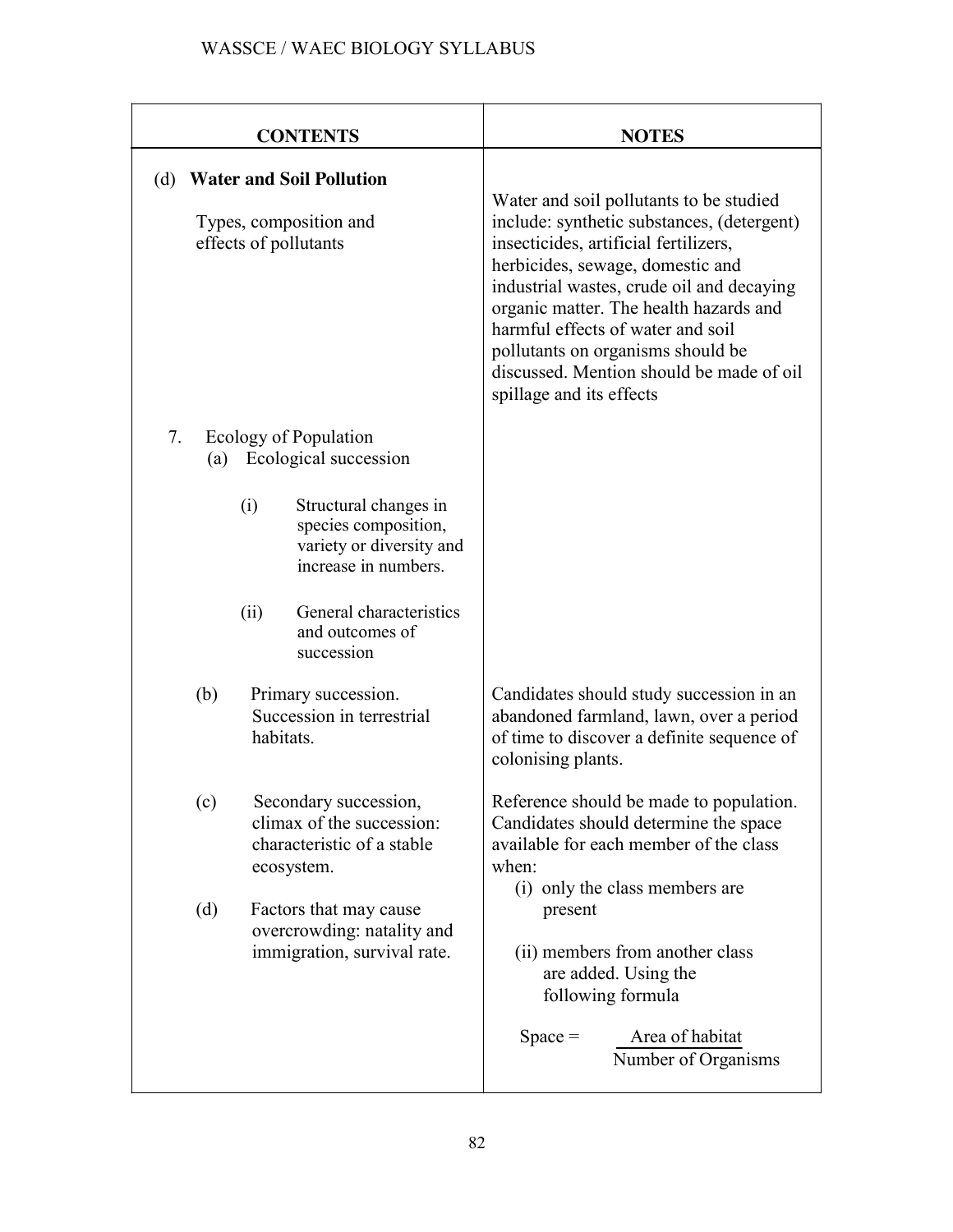| <b>CONTENTS</b>                                                                                                                                       | <b>NOTES</b>                                                                                                                                                                                                           |
|-------------------------------------------------------------------------------------------------------------------------------------------------------|------------------------------------------------------------------------------------------------------------------------------------------------------------------------------------------------------------------------|
| 8. Micro-organisms: Man and health                                                                                                                    |                                                                                                                                                                                                                        |
| Carriers of micro-organisms<br>(a)                                                                                                                    | Effects of micro organisms on our bodies<br>should be discussed.<br>Examples of carriers:<br>housefly; mosquitoes; tsetsefly should be<br>mentioned.                                                                   |
| Micro-organisms in action<br>(b)<br>(i) Beneficial effects in<br>nature, medicine and<br>industries.                                                  | Candidates should perform experiments<br>on fermentation and curdling of milk to<br>illustrate the beneficial uses of micro-<br>organisms.                                                                             |
| (ii) Harmful effects of micro-<br>organisms, diseases<br>caused by micro-<br>organisms: cholera,<br>measles, malaria and ring<br>worm.                | The diseases should be studied with<br>respect to the causative organisms, mode<br>of transmission and symptoms.                                                                                                       |
| Towards better Health<br>(c)                                                                                                                          |                                                                                                                                                                                                                        |
| Methods of controlling<br>(i)<br>harmful micro-<br>organisms, high<br>temperature, anti<br>biotics, antiseptics,<br>high salinity and<br>dehydration. | Effects of these methods on the micro-<br>organisms should be discussed.                                                                                                                                               |
| Ways of controlling the<br>(i)<br>vectors.                                                                                                            | Methods of controlling housefly and<br>mosquito should be studied.                                                                                                                                                     |
| <b>D. Conservation of Natural Resources:</b>                                                                                                          |                                                                                                                                                                                                                        |
| Resources to be conserved:<br>1.<br>soil, water, wildlife, forest and<br>minerals.                                                                    | The meaning and need for conservation of<br>natural resources should be discussed.<br>Problems of conservation should be<br>discussed in relation to economic, and<br>social development, overgrazing and<br>poaching. |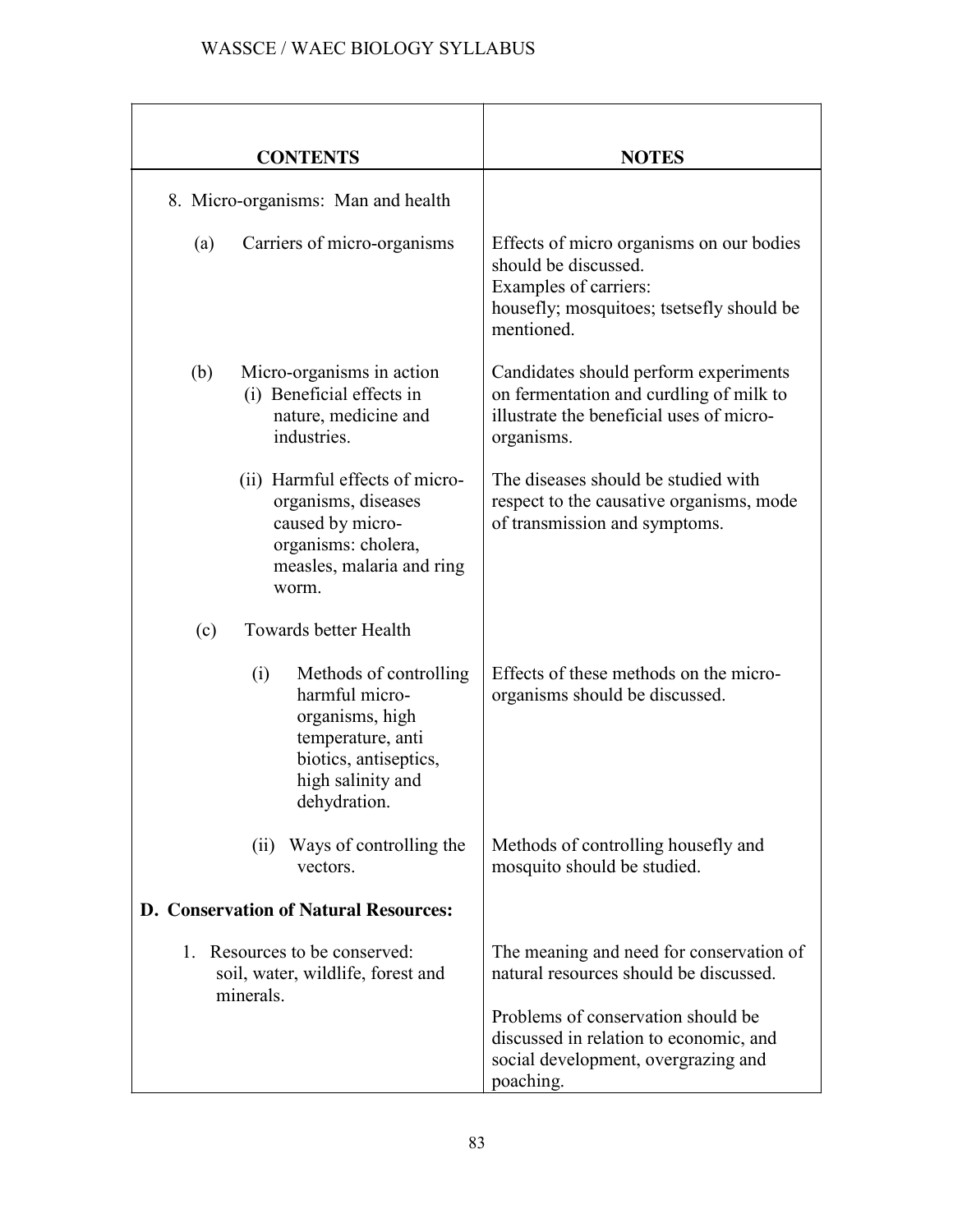| <b>CONTENTS</b>                                                                                                                                               | <b>NOTES</b>                                                                                                                                                                                                                                                 |
|---------------------------------------------------------------------------------------------------------------------------------------------------------------|--------------------------------------------------------------------------------------------------------------------------------------------------------------------------------------------------------------------------------------------------------------|
| Ways of ensuring conservation<br>2.                                                                                                                           | The following should be studied:<br>agencies responsible for<br>(a)<br>conservation<br>conservation education<br>(b)<br>conservation laws.<br>(c)                                                                                                            |
| <b>E.</b> Variation in Population                                                                                                                             |                                                                                                                                                                                                                                                              |
| 1. Morphological variations in the<br>physical appearance of<br>individuals<br>size, height, weight<br>(a)<br>(b) colour (skin, eye, hair coat<br>of animals) | Candidates are required to measure<br>heights and weights of pupils of the same<br>age group and plot graphs of frequency<br>distribution of the height and weight.<br>Observe and record various skin colour,<br>colour pattern of some animals (cow, goat, |
| finger prints<br>(c)                                                                                                                                          | rabbits), colour pattern of plants (maize<br>cob and leaves). Make finger prints and<br>classify them into arches, loops, whorls<br>and compounds.                                                                                                           |
| 2.<br>Physiological Variations                                                                                                                                |                                                                                                                                                                                                                                                              |
| Ability to roll tongue<br>(a)                                                                                                                                 |                                                                                                                                                                                                                                                              |
| (b)<br>Ability to taste<br>phenylthiocarbamide<br>(PTC)                                                                                                       |                                                                                                                                                                                                                                                              |
| Blood groups (ABO)<br>(c)<br>classification)                                                                                                                  |                                                                                                                                                                                                                                                              |
| <b>Biology of Heredity (Genetics)</b><br>F.                                                                                                                   |                                                                                                                                                                                                                                                              |
| Transmission and expression of<br>1.<br>characteristics in organisms.                                                                                         | Reference should be made to characters<br>that can be transmitted from generation to<br>generation such as colour of skin, eye and                                                                                                                           |
| Hereditary variation<br>(a)                                                                                                                                   | hair, blood group, sickle cell, shape of<br>face and nose.                                                                                                                                                                                                   |
| (b) Mendel's work in genetics                                                                                                                                 | Mendel's experiment with red and white<br>flowered pea should be reviewed and<br>discussed.                                                                                                                                                                  |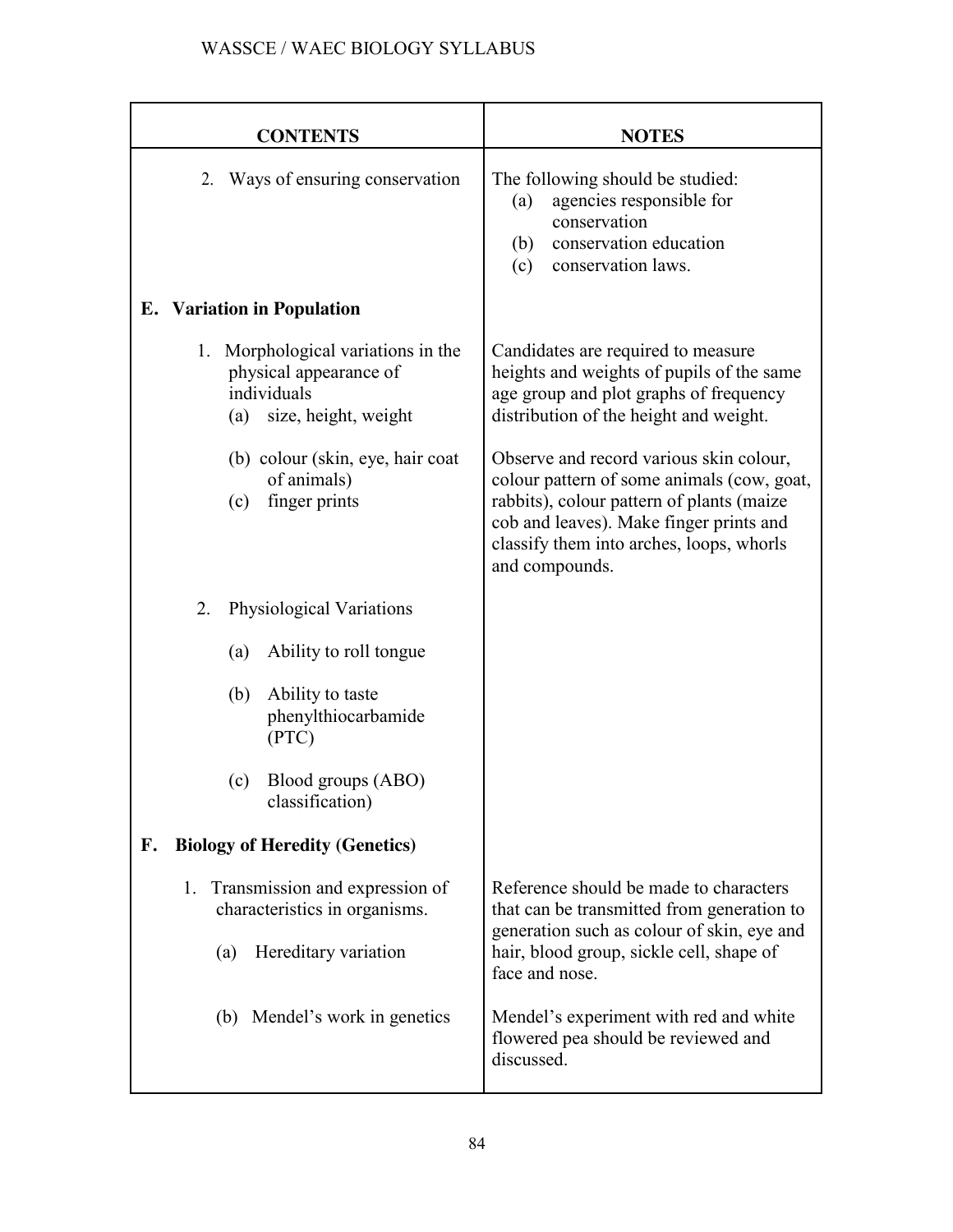| <b>CONTENTS</b>                                                                          | <b>NOTES</b>                                                                                                                                                                                                      |
|------------------------------------------------------------------------------------------|-------------------------------------------------------------------------------------------------------------------------------------------------------------------------------------------------------------------|
| (i) Mendel's experiments                                                                 | Candidates are required to determine the<br>ratio of grains of different colours in the<br>maize cob and compare their findings with<br>that obtained by Mendel in monohybrid<br>inheritance.                     |
| (ii) Mendelian traits                                                                    | Reference should be made to dominant<br>and recessive characters in plants and<br>animals.                                                                                                                        |
| (iii) Mendelian laws                                                                     |                                                                                                                                                                                                                   |
| Chromosomes: The basis of<br>2.<br>heredity                                              | Candidates should observe chromosomes<br>in permanently prepared slides of cells and<br>root tips of onion or lily.                                                                                               |
| Structure<br>(a)                                                                         | Simple treatment of DNA will be<br>required.                                                                                                                                                                      |
| Process of transmission of<br>(b)<br>hereditary characters from<br>parents to offspring. | Segregation of genes at meiosis and<br>recombination at fertilization should be<br>used to explain the process of transmission<br>of hereditary characters from parents to<br>offspring.                          |
| Probability in genetics<br>3.                                                            | Computation of probability is not<br>required.                                                                                                                                                                    |
| Application of the principles of<br>4.<br>heredity in:                                   | Data on cross-breeding experiments<br>should be studied.                                                                                                                                                          |
| Agriculture<br>(a)                                                                       | Examples of new varieties of crop and<br>livestock obtained through cross-breeding<br>should be mentioned. The advantages and<br>disadvantages of cross-fertilization, out<br>and inbreeding should be explained. |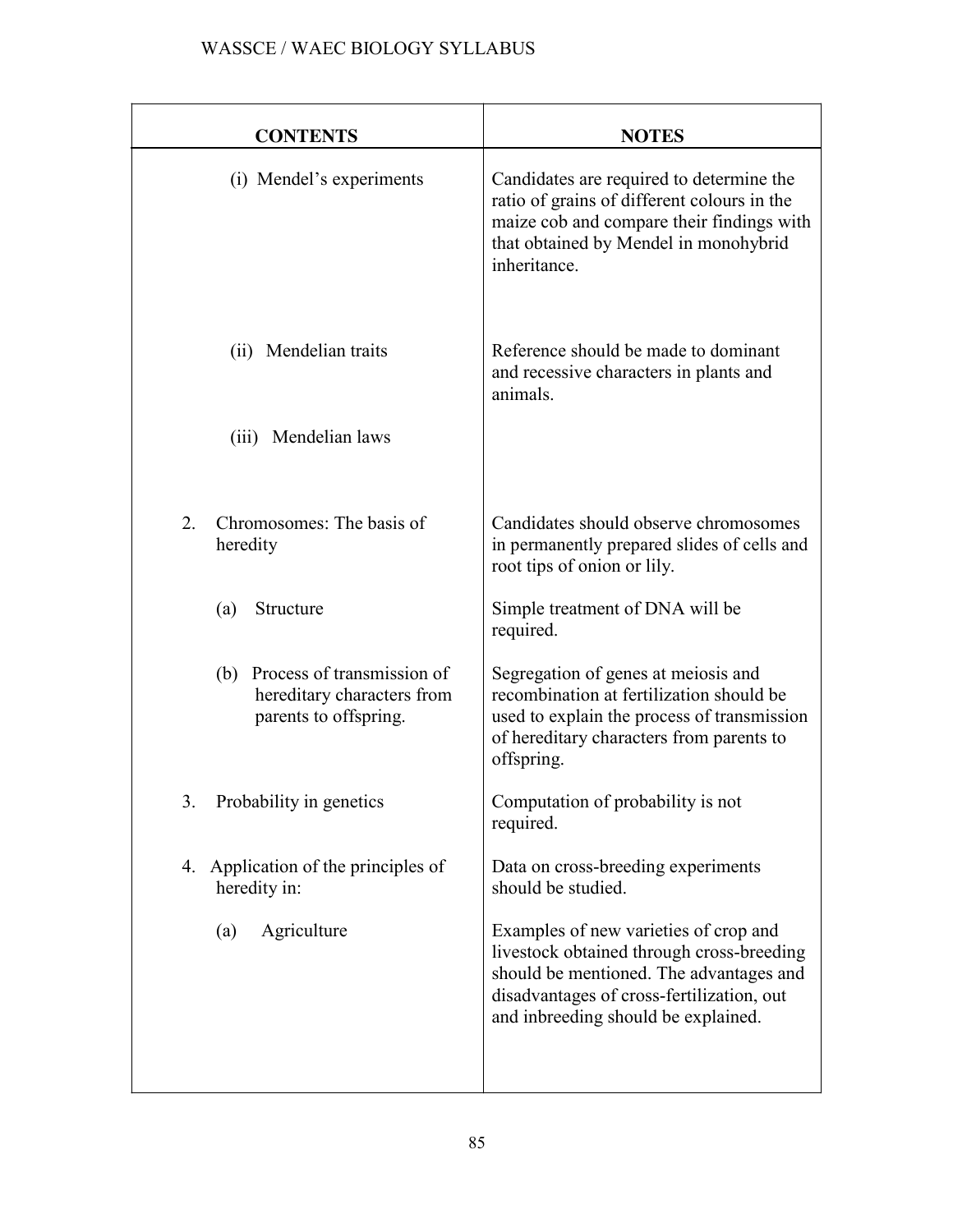| <b>CONTENTS</b>                                           | <b>NOTES</b>                                                                                                                                                                                                                                                                                                                                                                                                                                                                                                                                                    |
|-----------------------------------------------------------|-----------------------------------------------------------------------------------------------------------------------------------------------------------------------------------------------------------------------------------------------------------------------------------------------------------------------------------------------------------------------------------------------------------------------------------------------------------------------------------------------------------------------------------------------------------------|
| Medicine<br>(b)<br><b>G.</b> Evolution                    | The application of knowledge, of heredity<br>in marriage counselling with particular<br>reference to sickle cell anaemia and rhesus<br>factor should be mentioned.                                                                                                                                                                                                                                                                                                                                                                                              |
| 1.<br><b>Behavioural Adaptations in Social</b><br>animals | Candidates should be able to identify the<br>various castes of social insects.                                                                                                                                                                                                                                                                                                                                                                                                                                                                                  |
| Termites<br>(a)<br>(b)<br><b>Bees</b>                     | The division of labour in social insects<br>and the roles of different castes should be<br>stressed. Examples of communication<br>among animals such as contact notes and<br>warning cries should be discussed.<br>Reference should be made to basking by<br>lizard, territorial behaviour in birds and<br>lizards and behaviour of other animals<br>under unfavourable conditions-hibernation<br>and aestivation. The behaviour of an<br>organism as a member of a group and the<br>effect of grouping on the behaviour of an<br>organism should be mentioned. |
| Theories of evolution<br>2.                               | Reference should be made to organic<br>evolution. The contributions of Larmack<br>and Darwin to the development of the<br>theory of evolution should be discussed.                                                                                                                                                                                                                                                                                                                                                                                              |
| Larmack's theory<br>(a)                                   | Evidences for evolution such as fossil<br>records, comparative anatomy and<br>physiology and embryology should be<br>known.                                                                                                                                                                                                                                                                                                                                                                                                                                     |
| Darwin's theory<br>(b)                                    | Candidates are expected to know the<br>evolutionary trends in plants and animals<br>such as from simple to complex structural<br>adaptations and from aquatic to terrestrial<br>organisms.                                                                                                                                                                                                                                                                                                                                                                      |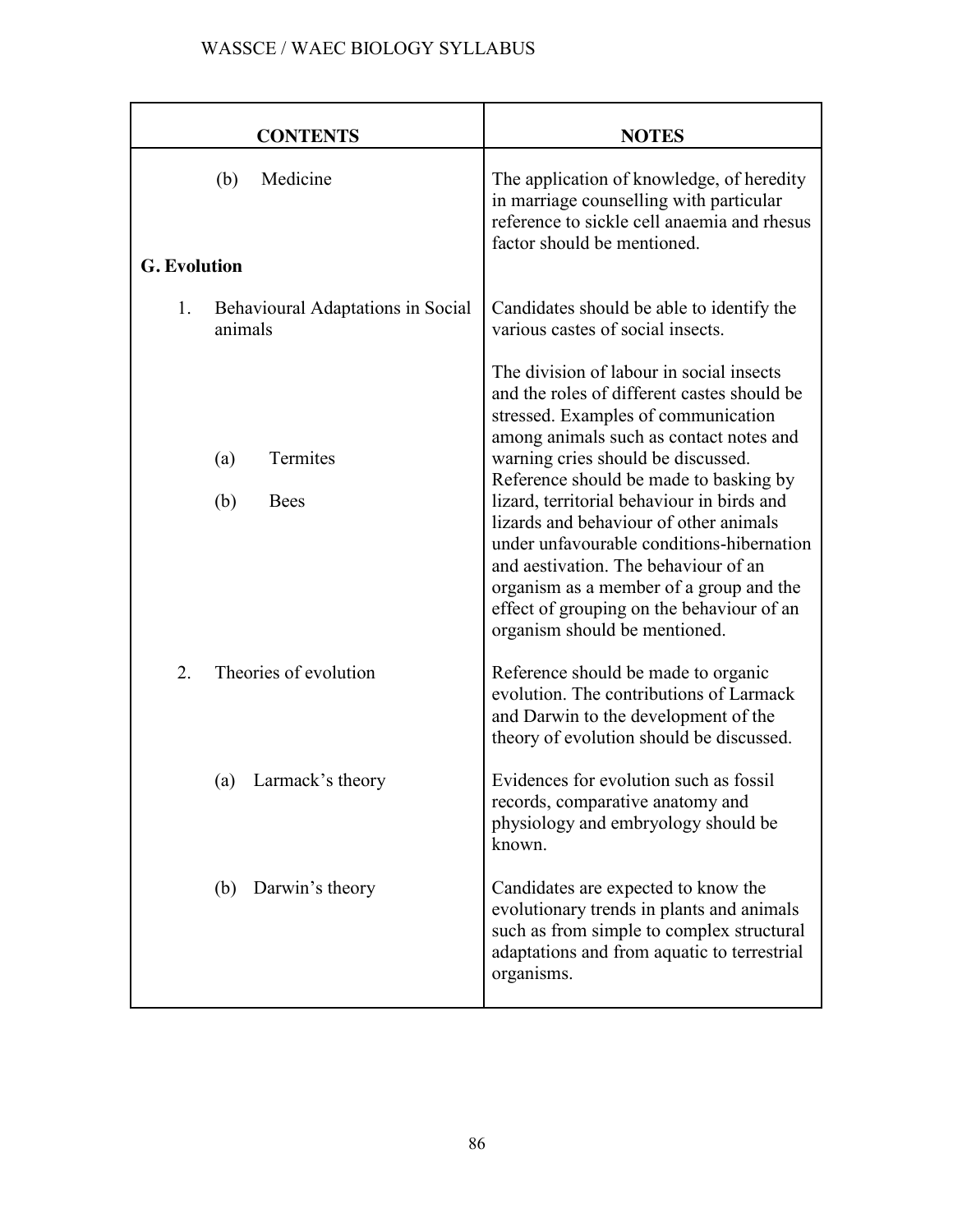#### **[SECTION B](http://www.larnedu.com/wassce-waec-syllabus/) [FOR CANDIDATES IN GHANA, SIERRA LEONE AND THE GAMBIA](http://www.larnedu.com/wassce-waec-syllabus/)**

|    | <b>CONTENTS</b>                                                             | <b>NOTES</b>                                                                                                                                                                                                                                                         |
|----|-----------------------------------------------------------------------------|----------------------------------------------------------------------------------------------------------------------------------------------------------------------------------------------------------------------------------------------------------------------|
|    | 1. INTRODUCING BIOLOGY                                                      |                                                                                                                                                                                                                                                                      |
|    | Biology as a Science<br>(a)                                                 | The importance of Biology and the scientific method<br>should be stressed.                                                                                                                                                                                           |
| 2. | (b) The microscope<br><b>THE CELL</b>                                       | Parts of the microscope. Preparation of<br>wet/temporary mounts.                                                                                                                                                                                                     |
|    | (a) Types of cells                                                          | Viral, bacterial, plants and animal cells as examples<br>of akaryotic, prokaryotic and eukaryotic cells<br>respectively.                                                                                                                                             |
|    | (b) Specialized eukaryotic cells                                            | The structure and function of red blood cells, sperm<br>cells, leaf epidermal cells, nerve cells, palisade cells.                                                                                                                                                    |
|    | (c) DNA and protein synthesis                                               | Treatment should include the role of RNA, TRNA<br>and ribosome only. Detailed structure of these not<br>required.                                                                                                                                                    |
|    | 3. THE DIVERSITY OF LIVING THINGS<br>(a) Classification of living things    |                                                                                                                                                                                                                                                                      |
|    |                                                                             | Classification of organisms according to kingdom.<br>Phylum/division, class, order, family, genus, species.                                                                                                                                                          |
|    | (b) Identifying living things using key                                     | Only dichotomous key is required                                                                                                                                                                                                                                     |
|    | (c) The main characteristics of major phyla<br>and divisions of the kingdom | Viruses should be treated as a group that share the<br>same characteristic with living and non living things.                                                                                                                                                        |
|    | Prokaryotae<br>(i)                                                          | The main characteristics of major phyla of the<br>kingdom protoctista: Rhizopoda e.g. Amoeba                                                                                                                                                                         |
|    | Protoctista<br>(ii)                                                         | Zoomastigina e.g. Trypanosoma, Apicomplexa<br>(Sporozoa) e.g. Plasmodium. Ciliophora e.g.<br>Paramecium, Euglenophyta e.g. Euglena, Oomycota<br>(Slime moulds) e.g. Phytophthora, Chlorophyta e.g.<br>Spirogyra, Rhodophyta (red algae), Phaeophyta<br>(brown algae) |
|    | (iii) Fungi                                                                 | The main characteristics of major phyla of the<br>Kingdom Fungi: Zygomycota e.g. yeast Xylaria<br>Cookeina                                                                                                                                                           |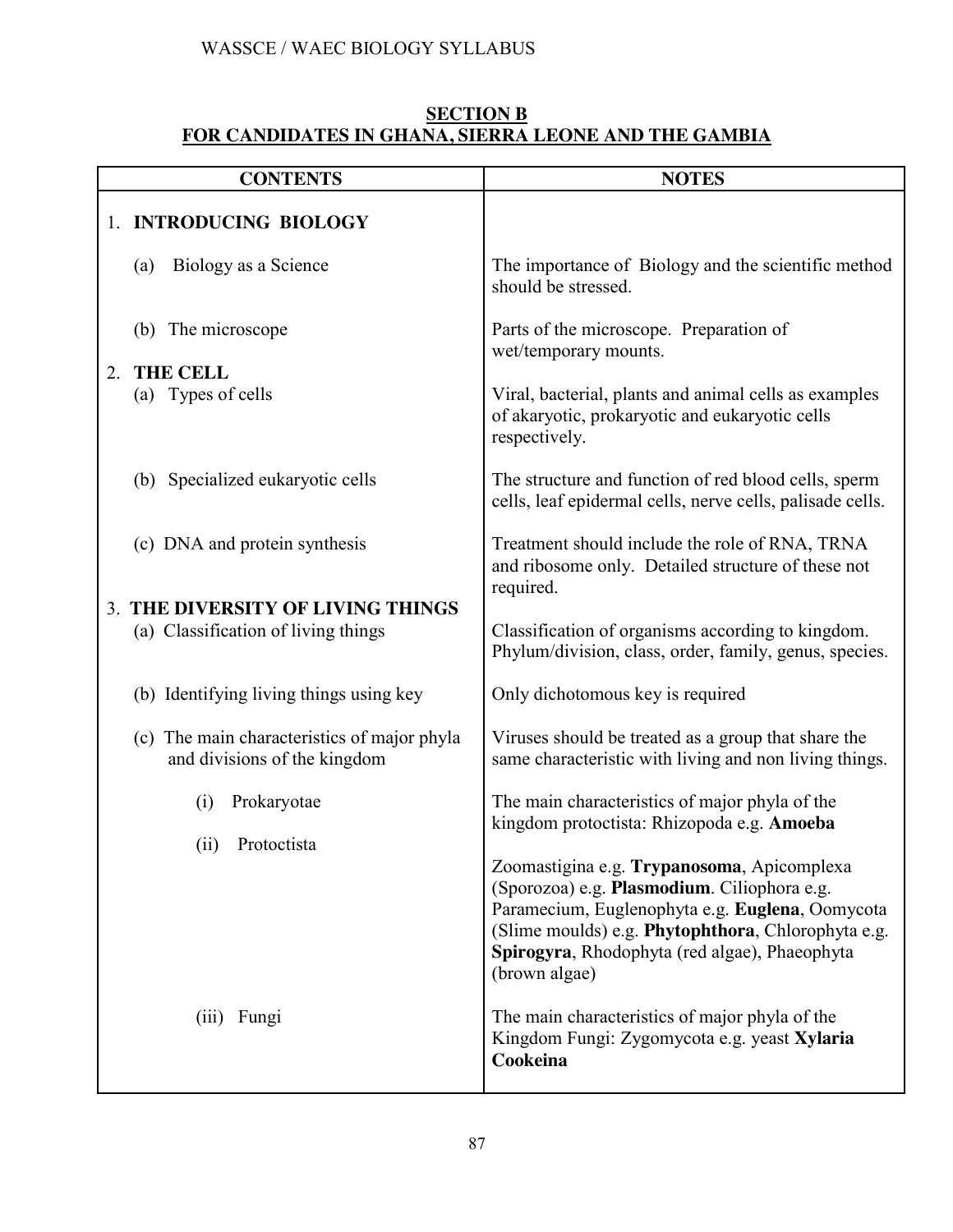| <b>CONTENTS</b> | <b>NOTES</b>                                                                                                                                                                                                                                                                                                                                                            |
|-----------------|-------------------------------------------------------------------------------------------------------------------------------------------------------------------------------------------------------------------------------------------------------------------------------------------------------------------------------------------------------------------------|
| Plantae<br>(iv) | Basidiomycota: toad stools, bracket fungi and<br>mushroom.<br>The main characteristics of the major divisions and<br>class of the Kingdom Plantae.<br>Bryophyta<br>class Hepaticae<br>class Musci<br>$\bullet$<br>Lycopophyta (clubmoses)<br>Filicinophyta (ferns)<br>Angiospermophyta<br>class monocotyledoneae<br>$\bullet$<br>class Dicotyledoneae<br>$\bullet$      |
| Animalia<br>(v) | The main characteristics of the major phyla, classes,<br>and orders of the kingdom.<br>Animalia:<br>Cnideria (Coelenterates)<br>Platyhelmintes:<br>class Tubellaria<br>class Trematoda<br>class Cestoda<br>Nematoda Annelida:<br>class Polychaeta<br>class Oligochaeta<br>Mollusca:<br>class Gastopoda<br>$\bullet$<br>class Pelycopoda (Bivalvia)<br>class Cephalopoda |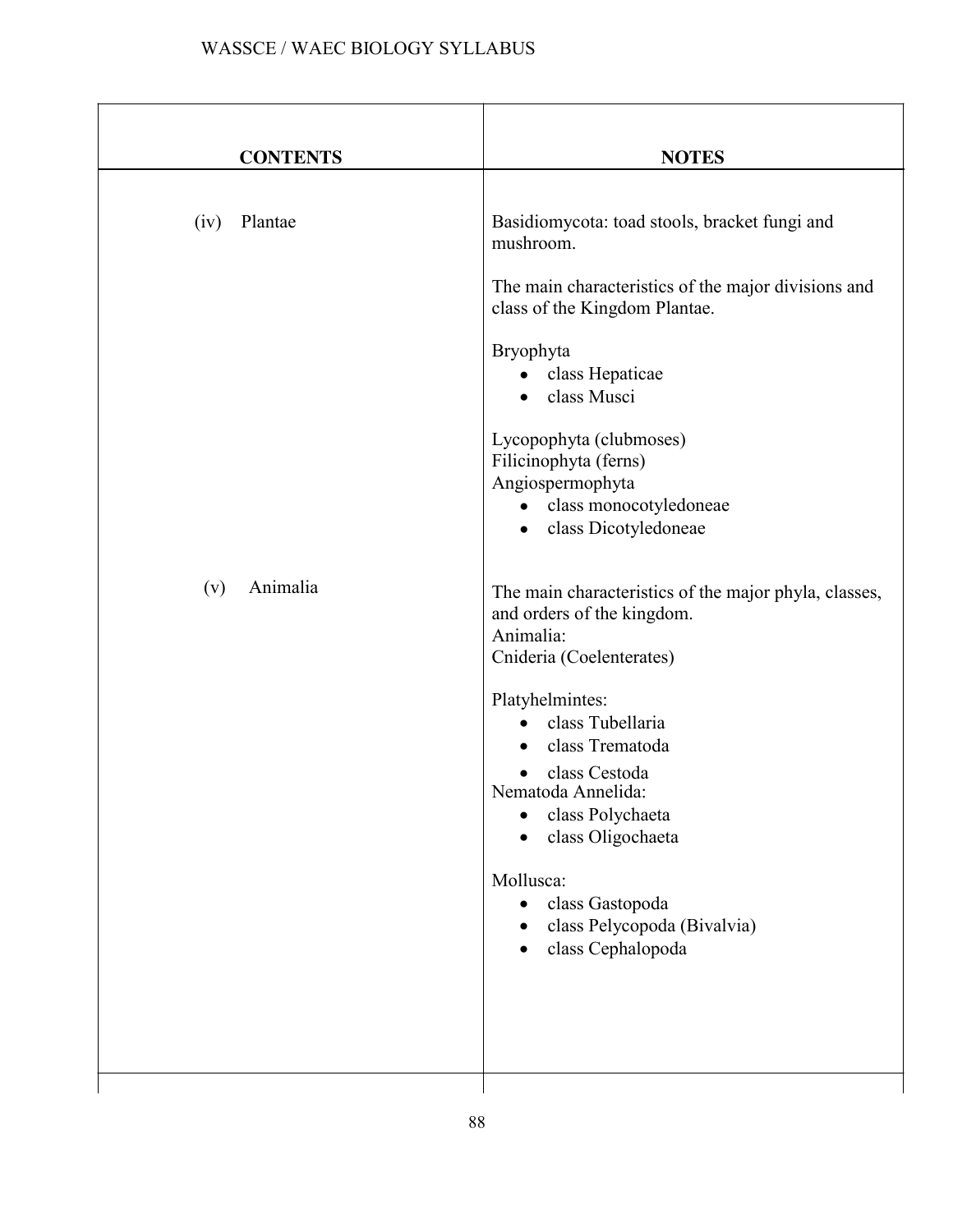|     | <b>CONTENTS</b>                                                                                       | <b>NOTES</b>                                                                                                                                                                                                                                                                                                                                                                                                                                                                                      |
|-----|-------------------------------------------------------------------------------------------------------|---------------------------------------------------------------------------------------------------------------------------------------------------------------------------------------------------------------------------------------------------------------------------------------------------------------------------------------------------------------------------------------------------------------------------------------------------------------------------------------------------|
|     |                                                                                                       | Arthropoda:<br>• class Crustacea, class Chilopoda (Centipedes)<br>· class Diplopoda (Millipedes), class Insecta,<br>· class Arachnida. Distinguishing features of<br>the following orders of the class insecta are<br>required: Odonata, Orthoptera, Lepidoptera,<br>Coleoptera, Hymenoptera, Hemiptera,<br>Diptera, Isoptera<br>Chordata:<br>• class Chondrichthyes (cartilagenous fishes)<br>• class Osteichthyes (bonyfish) class Amphibia,<br>• class Reptilia, class Aves and class Mammalia |
|     | <b>4. LIFE PROCESSES IN LIVING THINGS</b>                                                             | In studying this section, relationship between<br>structure and function is required.                                                                                                                                                                                                                                                                                                                                                                                                             |
| (a) | Amoeba                                                                                                | External structures, movement, osmoregulation,<br>nutrition, reproduction, respiration.                                                                                                                                                                                                                                                                                                                                                                                                           |
|     | Paramecium                                                                                            |                                                                                                                                                                                                                                                                                                                                                                                                                                                                                                   |
|     | <b>Euglena</b>                                                                                        | Emphasis on Euglena exhibiting plant, as well as<br>some animal features is required.                                                                                                                                                                                                                                                                                                                                                                                                             |
| (b) | Spirogyra, Rhizopus                                                                                   | Nutrition and reproduction only                                                                                                                                                                                                                                                                                                                                                                                                                                                                   |
| (c) | Mosses and Ferns                                                                                      | Reproduction in Mosses and ferns. Details of<br>structure of antheridia and archegonia of fern are not<br>required.                                                                                                                                                                                                                                                                                                                                                                               |
| (d) | Cockroach and Butterfly                                                                               | Nutrition, respiration, excretion, irritability and<br>movement for the cockroach only.                                                                                                                                                                                                                                                                                                                                                                                                           |
| (e) | Tilapia (or any other bony fish)                                                                      | Nutrition, respiration, excretion, movement and<br>reproduction                                                                                                                                                                                                                                                                                                                                                                                                                                   |
|     | Toad (Bufo) or Frog (Rana)                                                                            | Differences between toad and frog. In this section<br>adaptations to their various environments are<br>required.                                                                                                                                                                                                                                                                                                                                                                                  |
| (f) | <b>Flowering Plants</b><br>(i) External structure of<br>monocotyledonous and<br>dicotyledonous plants | Root, stem and leaf and their modifications.<br>Internal structure of root, stem and leaf should be<br>treated with respect to their functions.<br>Examination of these structures under the microscope<br>is required.                                                                                                                                                                                                                                                                           |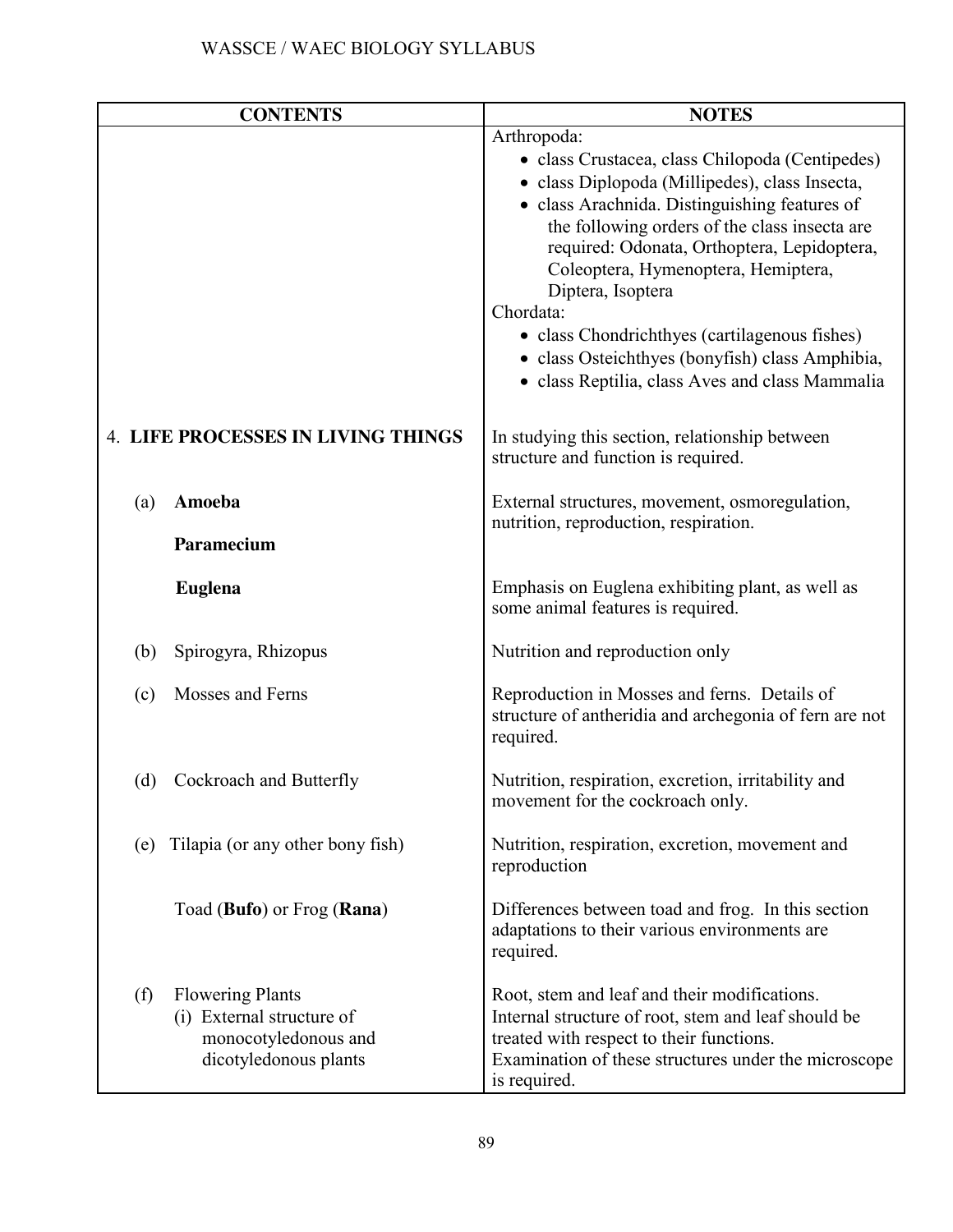| <b>CONTENTS</b>                                                            | <b>NOTES</b>                                                                                                                                                                                                                                                                                                                                    |
|----------------------------------------------------------------------------|-------------------------------------------------------------------------------------------------------------------------------------------------------------------------------------------------------------------------------------------------------------------------------------------------------------------------------------------------|
| (ii) Internal structure of roots, stem<br>and leaf                         | Structural adaptations of the leaf for photosynthesis.<br>Factors affecting the rate of photosynthesis; light,<br>temperature and carbon dioxide concentration.                                                                                                                                                                                 |
| Nutrition<br>(iii)<br>Photosynthesis                                       | Fixation and reduction of Carbon dioxide. In treating<br>the Calvin cycle; only the following compounds<br>should be mentioned;<br>Ribulose-disphosphate, unstable carbon compounds<br>diphospho glyceraldehyde, glucose and starch.<br>Conversion of starch to fat and protein should be<br>mentioned. Details of the conversion not required. |
| Excretion and Excretory products.<br>(g)                                   | Treatment should include water, carbon dioxide,<br>oxygen, alkaloids, tannin, acid, resin, gum.                                                                                                                                                                                                                                                 |
| (h)<br>Reproduction<br>Floral formula<br>(i)<br>Pollination<br>(ii)        | Caesalpinia Sp, Crotolaria Sp, floral diagram not<br>required.<br>Agents (wind and insect) mechanism and adaptation                                                                                                                                                                                                                             |
| (i)<br>Growth and Development:                                             | Simple measurement of growth by increase in length,<br>area/volume and mass                                                                                                                                                                                                                                                                     |
| Primary and Secondary growth                                               | Graphical representation of growth data are required                                                                                                                                                                                                                                                                                            |
| Dentition<br>(j)                                                           | Tooth structure.<br>Dental care should also be stressed.                                                                                                                                                                                                                                                                                        |
| (k)<br>Respiration                                                         | The importance of anaerobic respiration in food<br>processing                                                                                                                                                                                                                                                                                   |
| Cell tissue<br>respiration principles of aerobic<br>and anaerobic pathways | Observation, drawing and labelling of the transverse<br>section of a bone from a slide under the microscope<br>is required. Types of muscle: smooth, striated and<br>cardiac muscle. Examination of different types of<br>muscle is required.                                                                                                   |
| (1)<br>Movement<br>Action of muscles on bones to effect<br>Movement        | Locomotion should be treated in a named mammal.                                                                                                                                                                                                                                                                                                 |
| (m) Reproduction<br>Testis and Ovary<br>(i)                                | Structure and function. Histological study is required<br>but developmental stages are not required.                                                                                                                                                                                                                                            |
| Secondary Sexual characters<br>(iii)                                       | The role of hormones in development of secondary<br>sexual characteristics is required.                                                                                                                                                                                                                                                         |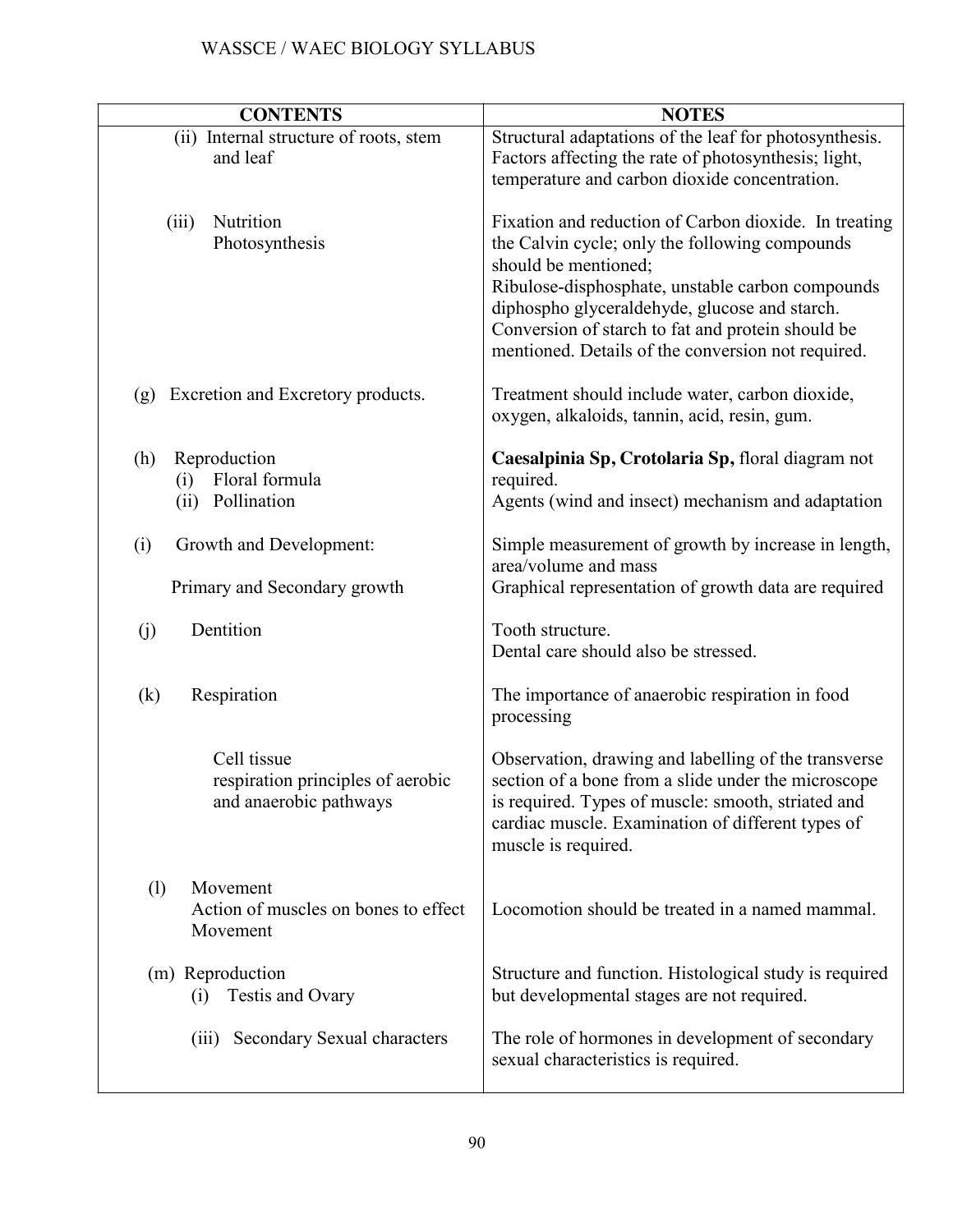| <b>CONTENTS</b>                                                                   | <b>NOTES</b>                                                                                                                              |
|-----------------------------------------------------------------------------------|-------------------------------------------------------------------------------------------------------------------------------------------|
| 5. ECONOMIC IMPORTANT OF SOMEThe structure, mode of life, and economic importance |                                                                                                                                           |
| <b>INSECTS</b>                                                                    | of weevil, termites, cotton stainers, grasshoppers,                                                                                       |
|                                                                                   | honey bee are required.                                                                                                                   |
|                                                                                   |                                                                                                                                           |
| <b>6. SOIL</b>                                                                    |                                                                                                                                           |
| Soil Formation<br>(a)                                                             | Sizes of soil particles should be noted. The following<br>mineral salts,                                                                  |
| (b)<br>Soil Components                                                            |                                                                                                                                           |
| <b>Mineral Salts</b><br>(c)                                                       | $Ca^{2+}$ , Fe <sup>2+</sup> , Mg <sup>2+</sup> , and some anions                                                                         |
|                                                                                   | e.g. $SO_4^2$ , $NO_3$ are required                                                                                                       |
| Organic matter<br>(d)                                                             |                                                                                                                                           |
| (i) Water Content                                                                 |                                                                                                                                           |
| (ii) Air Content                                                                  |                                                                                                                                           |
|                                                                                   | (iii) Living organisms in the soil Determination of organic matter, water, air, and living<br>organisms, in the soil should be discussed. |
| (e) Physical nature and Properties of soil                                        | Activities to compare properties of sandy, loamy                                                                                          |
| types                                                                             | clayey soil regarding permeability, capillarity, pH,                                                                                      |
|                                                                                   | water holding capacity are required.                                                                                                      |
|                                                                                   |                                                                                                                                           |
| (f) Conservation, maintenance and Renewal                                         | The various methods used for conserving,                                                                                                  |
| of Soil fertility                                                                 | maintaining and renewing soil fertility should be                                                                                         |
|                                                                                   | known: bush fallowing, surface terracing, contour<br>ploughing, strip cultivation, crop rotation, manuring,                               |
|                                                                                   | irrigation, cover crops and mulching should be                                                                                            |
|                                                                                   | known.                                                                                                                                    |
|                                                                                   |                                                                                                                                           |
|                                                                                   | Activities to demonstrate the effect of these methods                                                                                     |
|                                                                                   | are required.                                                                                                                             |
| <b>FUNDAMENTAL CONCEPTS IN</b><br>7.<br><b>ECOLOGY</b>                            |                                                                                                                                           |
|                                                                                   | Dominance, environment, energy flow The study should include energy flow in food chain and                                                |
|                                                                                   | food webs, producers, consumers, decomposers                                                                                              |
|                                                                                   | tropic levels, pyramid of numbers, biomass and                                                                                            |
|                                                                                   | energy.                                                                                                                                   |
|                                                                                   | Methods of determination of food chains and food                                                                                          |
|                                                                                   | webs should include direct observation and                                                                                                |
|                                                                                   | dissection.                                                                                                                               |
|                                                                                   |                                                                                                                                           |
| Population dynamics                                                               | Population density, immigration, emigration,                                                                                              |
|                                                                                   | population growth. Method of measuring population:                                                                                        |
|                                                                                   | Sampling-transact, total counts, capture-mark-                                                                                            |
|                                                                                   | release-recapture methods are required.                                                                                                   |
|                                                                                   |                                                                                                                                           |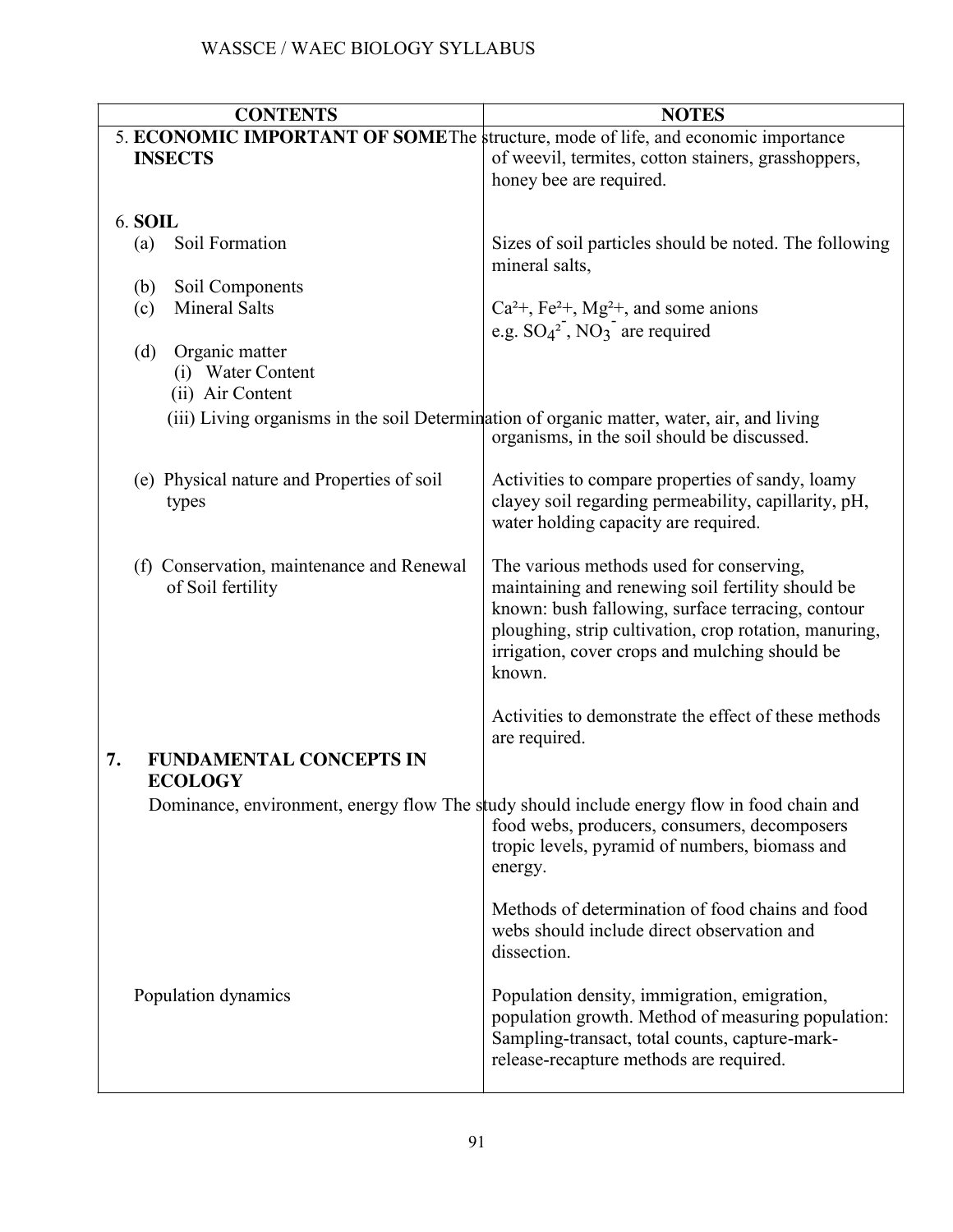| 8. MAN AND HIS BIOLOGICAL<br><b>ENVIRONMENT</b>                  |                                                                                                                                                                                                       |
|------------------------------------------------------------------|-------------------------------------------------------------------------------------------------------------------------------------------------------------------------------------------------------|
| (a) Health and Hygiene                                           |                                                                                                                                                                                                       |
| (b) Community Health                                             |                                                                                                                                                                                                       |
| (i) Criteria for good housing                                    | School buildings, siting, design, building materials<br>orientation, surroundings, ventilation, and sanitation<br>should be discussed.                                                                |
| (ii) Personal hygiene                                            | Study should include care of all parts of the body.                                                                                                                                                   |
|                                                                  | The dangers posed by drug abuse including smoking,<br>alcoholism should be emphasized.                                                                                                                |
| (iii) Water supply, source and<br>purification<br>(iv) First Aid | Mention should be made of ways through which<br>drinking water may be contaminated and purified.<br>Filtration should include the use of clean cloth and<br>sand.                                     |
|                                                                  | First aid in cases of drowning, bleeding, snake bite,<br>burns and scalds, fracture, fits, epilepsy, dislocation.<br>fainting, the importance of methods employed in first<br>and should be stressed. |
| 9. GENETICS AND EVOLUTION<br>Genetic engineering.<br>(a)         | Candidates should know the meaning of genetic<br>engineering.                                                                                                                                         |
| DNA and gene replication.<br>(b)                                 | Candidates should study the structure and gene<br>replication using models.                                                                                                                           |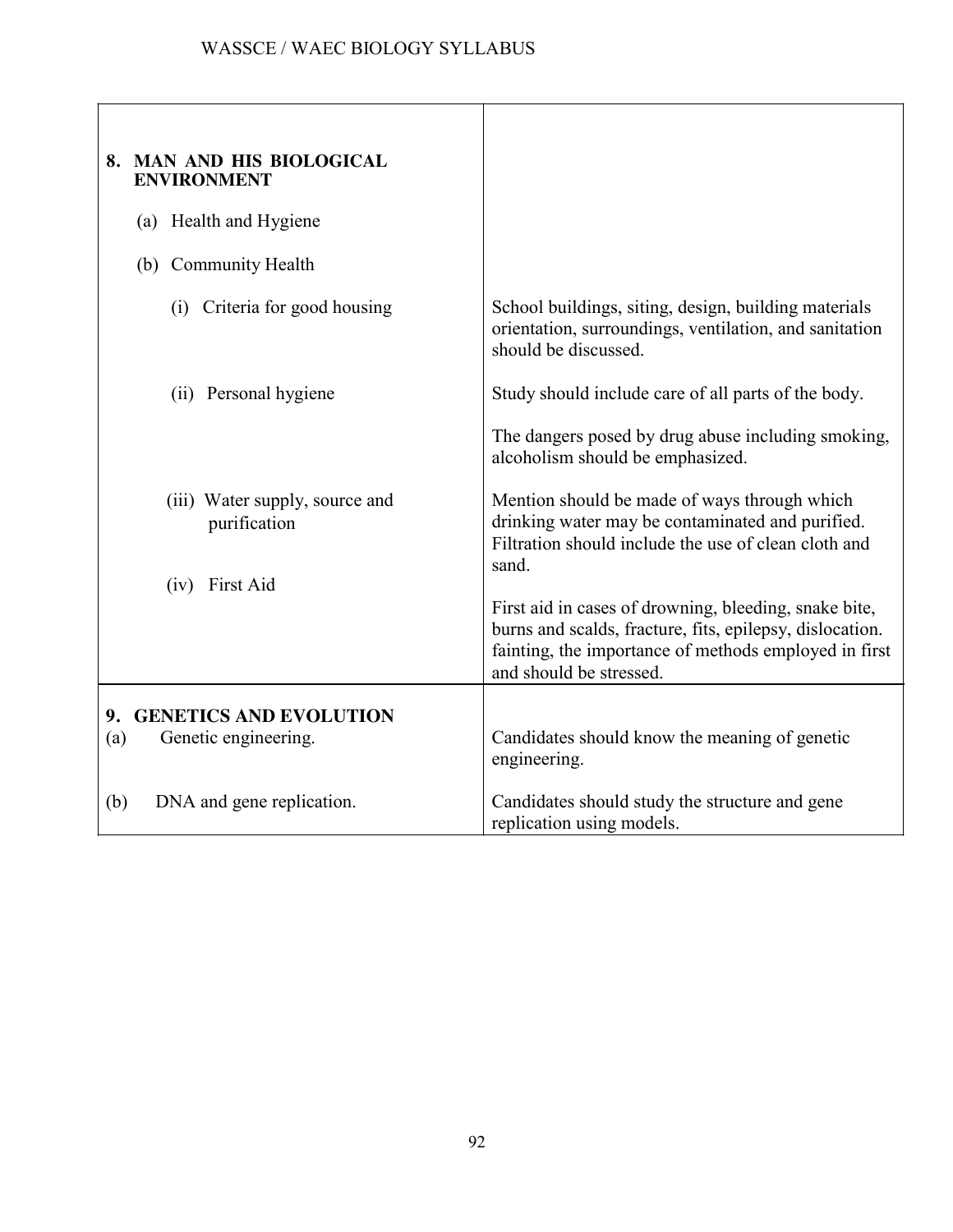#### **[SECTION C](http://www.larnedu.com/wassce-waec-syllabus/biology/) [\(FOR CANDIDATES IN NIGERIA\)](http://www.larnedu.com/wassce-waec-syllabus/biology/)**

| <b>CONTENTS</b>                                                                                                                                                            | <b>NOTES</b>                                                                                                                                                                                                                                                                                                                                                                                                                         |
|----------------------------------------------------------------------------------------------------------------------------------------------------------------------------|--------------------------------------------------------------------------------------------------------------------------------------------------------------------------------------------------------------------------------------------------------------------------------------------------------------------------------------------------------------------------------------------------------------------------------------|
| <b>A. CONCEPT OF LIVING</b>                                                                                                                                                |                                                                                                                                                                                                                                                                                                                                                                                                                                      |
| 1. The Cell<br>Cell's reaction to its environment<br>2<br>(a) Irritability as a basic<br>characteristic of Protoplasm                                                      | The cell theory including the work of Hooke, Dujardin,<br>Schleiden and Schwann should be outlined.                                                                                                                                                                                                                                                                                                                                  |
| (b) Types of responses; taxis,<br>nastism                                                                                                                                  |                                                                                                                                                                                                                                                                                                                                                                                                                                      |
| Environmental factors that<br>(c)<br>evoke responses: temperature,<br>pH.                                                                                                  |                                                                                                                                                                                                                                                                                                                                                                                                                                      |
| Movement<br>$\mathcal{E}$<br>(a) Cyclosis,<br>(b) Organelles for movement:<br>cilia, flagella                                                                              | Reference should be made to pseudopodia. The<br>organelles should be observed from prepared slides.                                                                                                                                                                                                                                                                                                                                  |
| 4. Tissues and supporting Systems,<br>Skeletal supporting systems in<br>animals.<br>(a) Biological significance<br>(b) Skeletal<br>materials,<br>e.g.<br>chitin, cartilage |                                                                                                                                                                                                                                                                                                                                                                                                                                      |
| 5. Supporting tissues in plants                                                                                                                                            | The different supporting tissues: turgid parenchyma,<br>collenchma, xylem (wood) sclerenchyma should be<br>studied.                                                                                                                                                                                                                                                                                                                  |
| <b>Transport System</b><br>6.<br>(a) Media of Transportation:<br>Cytoplasm in cells, cell sap or<br>latex in most plants, body<br>fluid in invertebrates.                  |                                                                                                                                                                                                                                                                                                                                                                                                                                      |
| (b) Mechanism of transportation<br>in multicellular organisms,<br>invertebrates higher animals<br>and higher plants.                                                       | Compare and contrast various mechanisms of<br>transportation. The following mechanisms should be<br>mentioned – protoplasmic streaming, pumping of blood<br>in higher animals, open circulatory system in<br>invertebrates, transpiration pull, root pressure, and<br>active transport in plants. Compare and contrast various<br>mechanisms of transportation, experiments illustrating<br>transport in plants should be performed. |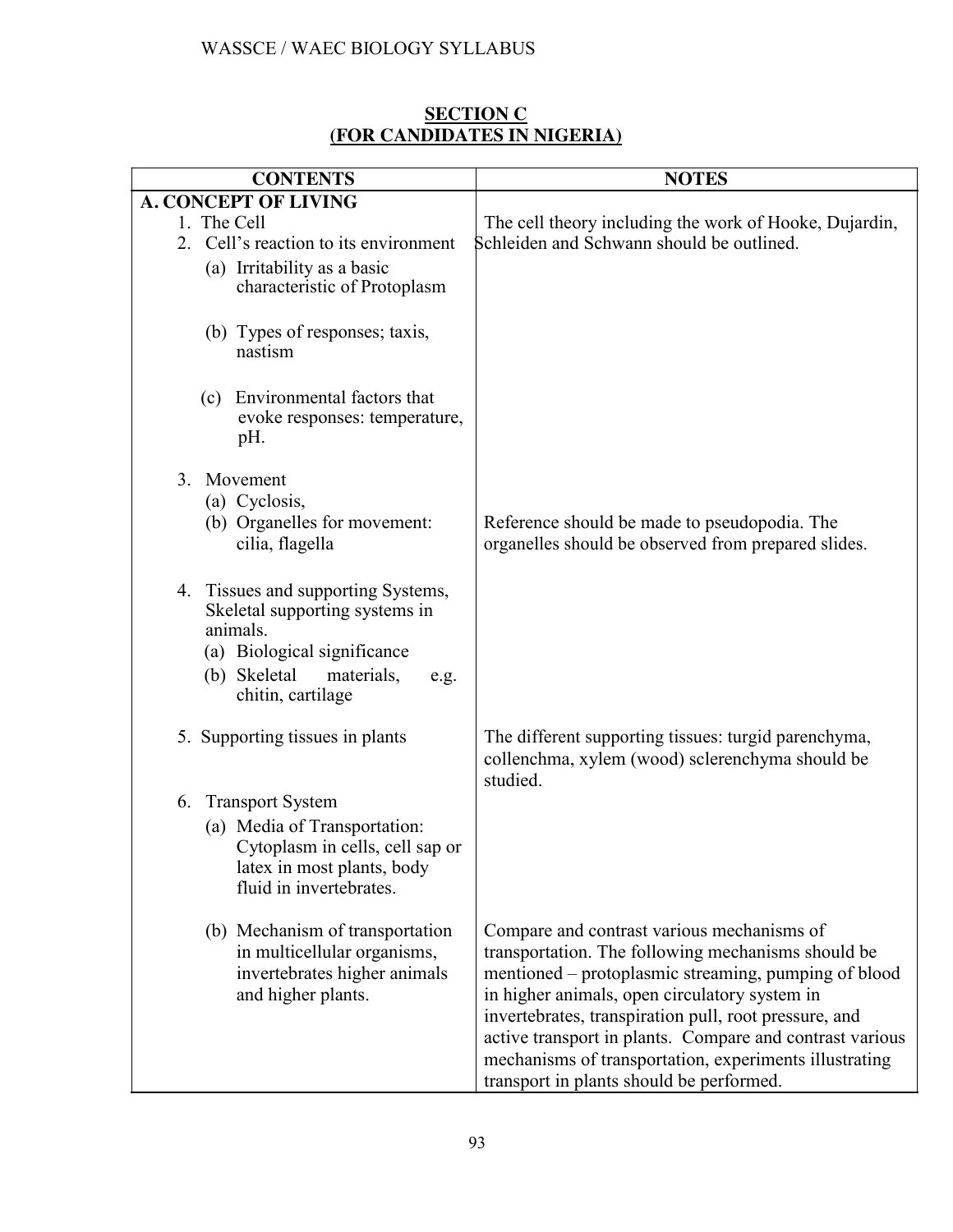| <b>SECTION E</b>            |
|-----------------------------|
| (FOR CANDIDATES IN NIGERIA) |

| <b>CONTENTS</b>                                                                                                                          | <b>NOTES</b>                                                                                                               |
|------------------------------------------------------------------------------------------------------------------------------------------|----------------------------------------------------------------------------------------------------------------------------|
| 7. Respiratory System:<br>Stomata and lenticel in plants, tracheal<br>system in insects.<br>Mechanism of gaseous exchange in<br>insects. | Candidates should observe, draw and label the<br>excretory organs of flatworm, earthworm and insect<br>(e.g. cockroach).   |
| (a) Excretory System and<br>8.<br>Mechanisms:                                                                                            | Excretory mechanism of earthworm and insects should<br>be mentioned.                                                       |
| Types: flame cell, nephridia,<br>Malpighian tubes                                                                                        |                                                                                                                            |
| (b) Diseases of the kidney:<br>Nephritis, kidney stone and<br>diuresis, Their effects and<br>remedy.                                     |                                                                                                                            |
| (i) Liver<br>(c)                                                                                                                         |                                                                                                                            |
| Diseases of the liver:<br>(ii)<br>infective hepatitis, cancer of<br>the liver and gall stones,<br>their effects and remedy.              |                                                                                                                            |
| $(d)$ The skin:<br>Care of the mammalian skin                                                                                            | Reference should be made to the need for regular<br>washing of the body.                                                   |
| 9.<br>Hormonal Coordination<br>Plant hormones<br>Modern application of auxins                                                            | Particular reference to crop harvesting, growth, and<br>weed control should be made.                                       |
| 10. Nervous Coordination, Peripheral<br>Nervous System, Conditioned reflex<br>and its role on behaviour.                                 | Candidates should be able to enumerate conditioned<br>reflexes such as salivation, driving a car, walking and<br>swimming. |
| 11. Sense Organs<br>The skin as a sense organ.<br>(a)<br>Sensations received by the<br>skin: touch, pressure, pain,<br>cold and heat.    |                                                                                                                            |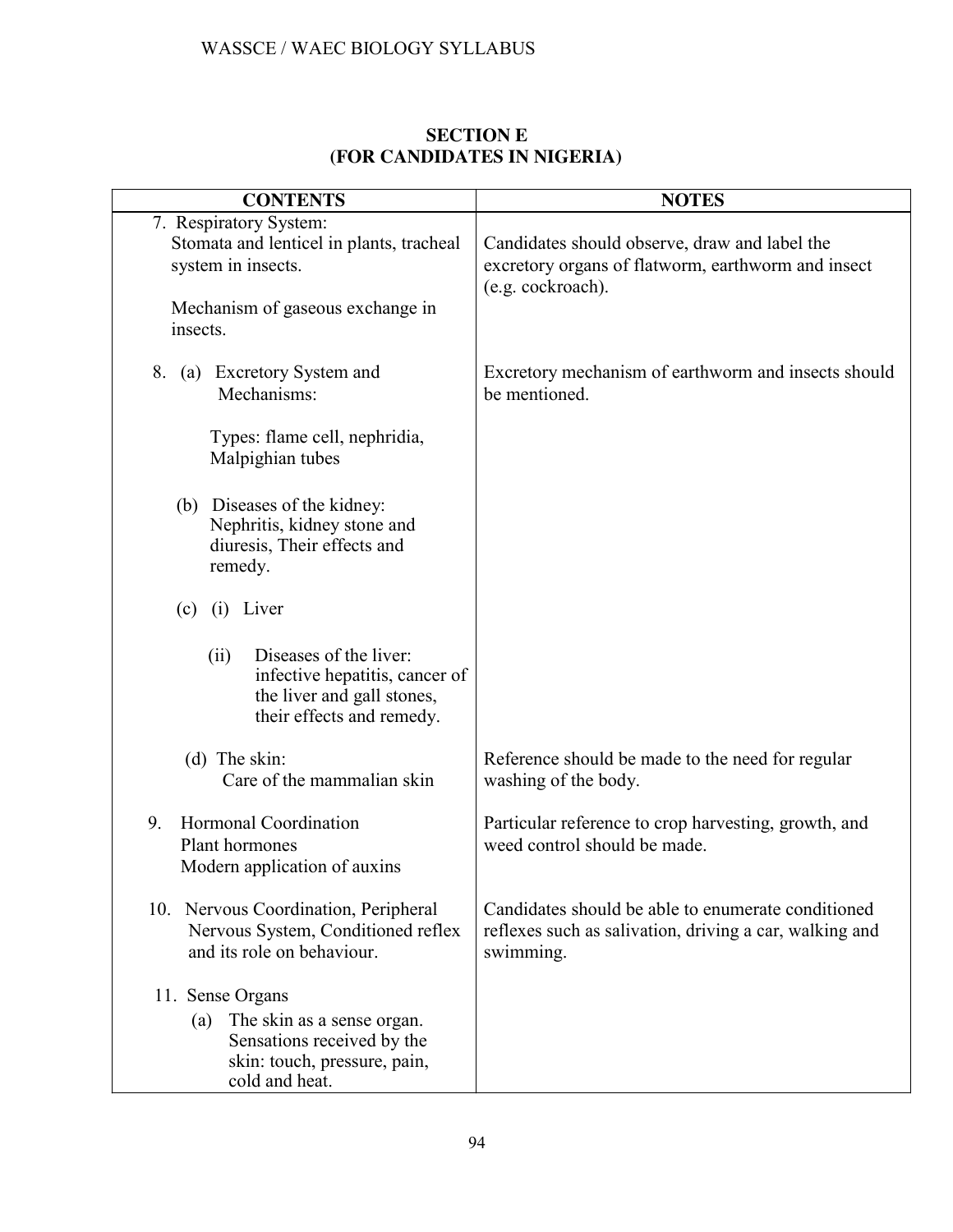| <b>CONTENTS</b>                                                                                                                                                                                 | <b>NOTES</b>                                                                                                                                                                                          |
|-------------------------------------------------------------------------------------------------------------------------------------------------------------------------------------------------|-------------------------------------------------------------------------------------------------------------------------------------------------------------------------------------------------------|
| Organ of smell<br>(b)<br>Organ of taste<br>(c)                                                                                                                                                  | The process of perception of smell including the roles<br>of sensory cells in nose and olfactory lobes should be<br>studied. Mention should be made of taste buds.                                    |
|                                                                                                                                                                                                 | Experiments should be carried out to determine the<br>different areas of the tongue associated with different<br>tastes. The association between the organs of taste and<br>smell should be discussed |
| 12. Reproduction<br>(a) Courtship behaviour in animals:<br>Pairing<br>(i)<br>Display e.g. peacocks<br>(ii)<br>(iii) Territoriality<br>Seasonal migration<br>(iv)<br>associated with breeding in | Courtship pattern in male and female animals and<br>territorialism in lizards should be observed.                                                                                                     |
| herrings, eels and birds.<br>(b) Adaptive features in<br>a developing animal:                                                                                                                   |                                                                                                                                                                                                       |
| (i) Yolk in egg of fish, toad and<br>birds for nourishment                                                                                                                                      | The content (yolk and albumen) of birds' egg should be<br>examined.                                                                                                                                   |
| Placenta in animals<br>(ii)                                                                                                                                                                     | Candidates should observe the connection of the foetus<br>to the mother and the adaptive features of the placenta,<br>umbilical cord and amnion in a dissected pregnant rat.                          |
| Kinds of placentation:<br>(iii)<br>axile, marginal and parietal                                                                                                                                 | The meaning of oviparity and viviparity should be<br>discussed.                                                                                                                                       |
| (c) Structure of a<br>monocotyledonous and<br>dicotyledonous embryo                                                                                                                             | Location of the position of embryo in seed should be<br>noted. External changes which take place in fertilized<br>ovum should be discussed.                                                           |
| (d) Fruits<br>Development of fruits and seed<br>and ovary wall                                                                                                                                  |                                                                                                                                                                                                       |
| <b>B. PLANT AND ANIMAL NUTRITION</b>                                                                                                                                                            |                                                                                                                                                                                                       |
| 1. (a) Nitrogen cycle                                                                                                                                                                           | The names and roles of bacteria involved in nitrogen<br>cycle should be known. Candidates to observe root<br>nodules in leguminous plants.                                                            |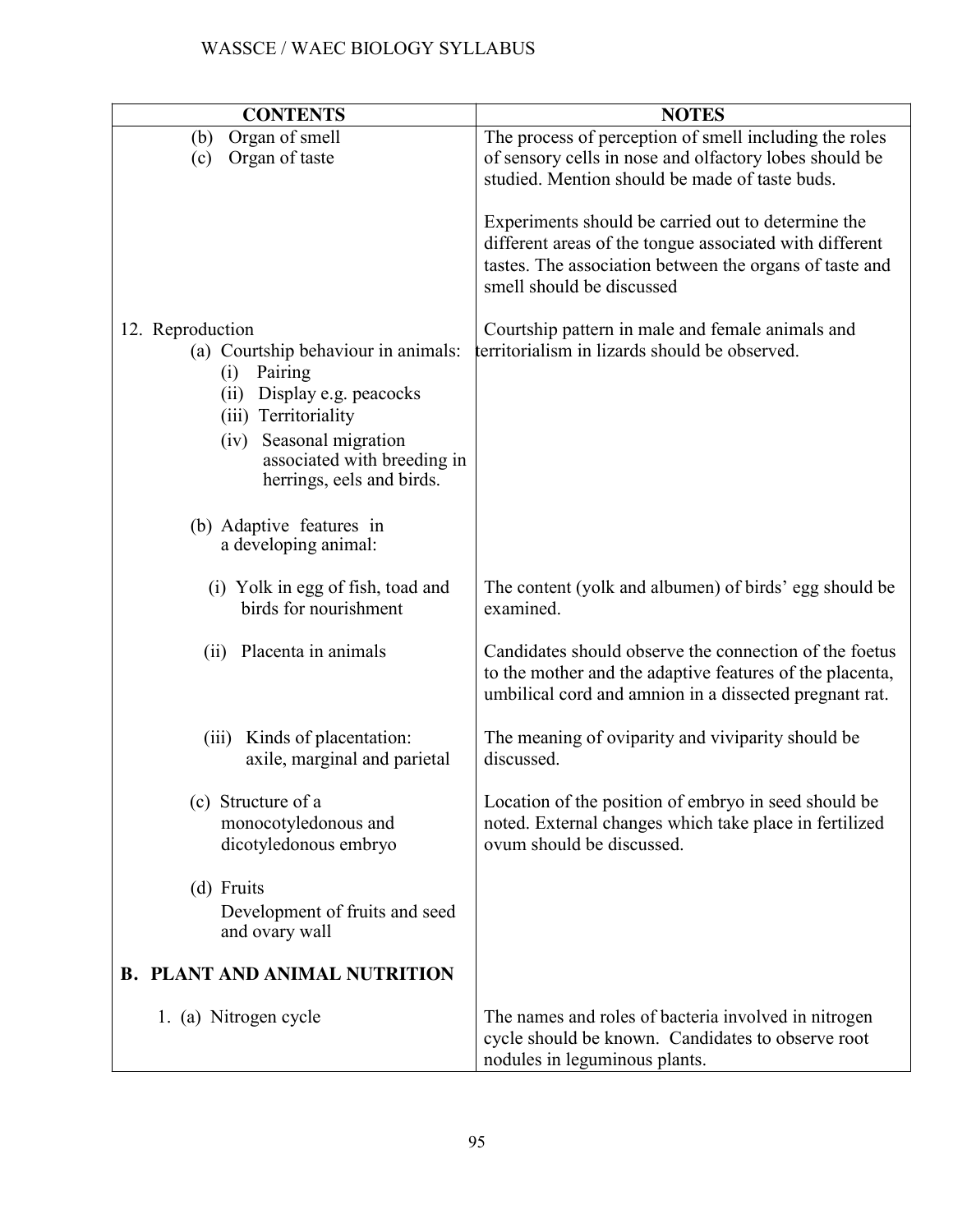| <b>CONTENTS</b>                                                                                                                                                                                        | <b>NOTES</b>                                                                                                                                                                                                |
|--------------------------------------------------------------------------------------------------------------------------------------------------------------------------------------------------------|-------------------------------------------------------------------------------------------------------------------------------------------------------------------------------------------------------------|
| 2. (b) Modes of nutrition:<br>autotrophic, chemosynthetic,<br>carnivorous plants                                                                                                                       | Example of carnivorous plants should be studied.                                                                                                                                                            |
| (c) Alimentary System<br>Alimentary tracts of<br>(i)<br>different animals                                                                                                                              | Comparison should be made using dissected<br>earthworm, grasshopper/cockroach to show the<br>important features of the alimentary canal.                                                                    |
| Description and function of<br>(ii)<br>various parts.                                                                                                                                                  | Use a bird and cockroach/grasshopper to show<br>modifications for functions                                                                                                                                 |
| Modifications of parts as<br>(iii)<br>they affect their digestive<br>function.                                                                                                                         |                                                                                                                                                                                                             |
| (d)<br>Feeding habits<br>Categories: Carnivorous,<br>(i)<br>herbivorous and omnivorous                                                                                                                 |                                                                                                                                                                                                             |
| Modifications and<br>(ii)<br>mechanisms associated with<br>the following habits: filter<br>feeding, fluid feeding, feeding<br>adaptation in insects,<br>saprophytic feeding, parasitic<br>feeding      | Mosquito larva, housefly, butterfly, cockroach, adult<br>mosquito, maize weevil, rhizopods, tapeworm should<br>be used to illustrate the different types of feeding<br>mechanisms and various modification. |
| (e) Feeding in $Hydra$                                                                                                                                                                                 | Reference should be made to feeding habits in <b>Hydra</b>                                                                                                                                                  |
| <b>C. BASIC ECOLOGICAL CONCEPTS</b>                                                                                                                                                                    |                                                                                                                                                                                                             |
| 1. Ecological Components:<br>Lithosphere, hydrosphere, atmosphere,<br>niche                                                                                                                            | Candidates are expected to explain and give examples<br>of the terms.                                                                                                                                       |
| Local biotic communities or biomes<br>2.<br>Tropical rain forest<br>(a)<br>Southern Guinea savanna<br>(b)<br>Northern Guinea savanna<br>(c)<br>Sahel<br>(d)<br>Desert<br>(e)<br>Swamp/estuarine<br>(f) | Identify these local biotic communities and associate<br>each state in Nigeria with a particular biotic<br>community.                                                                                       |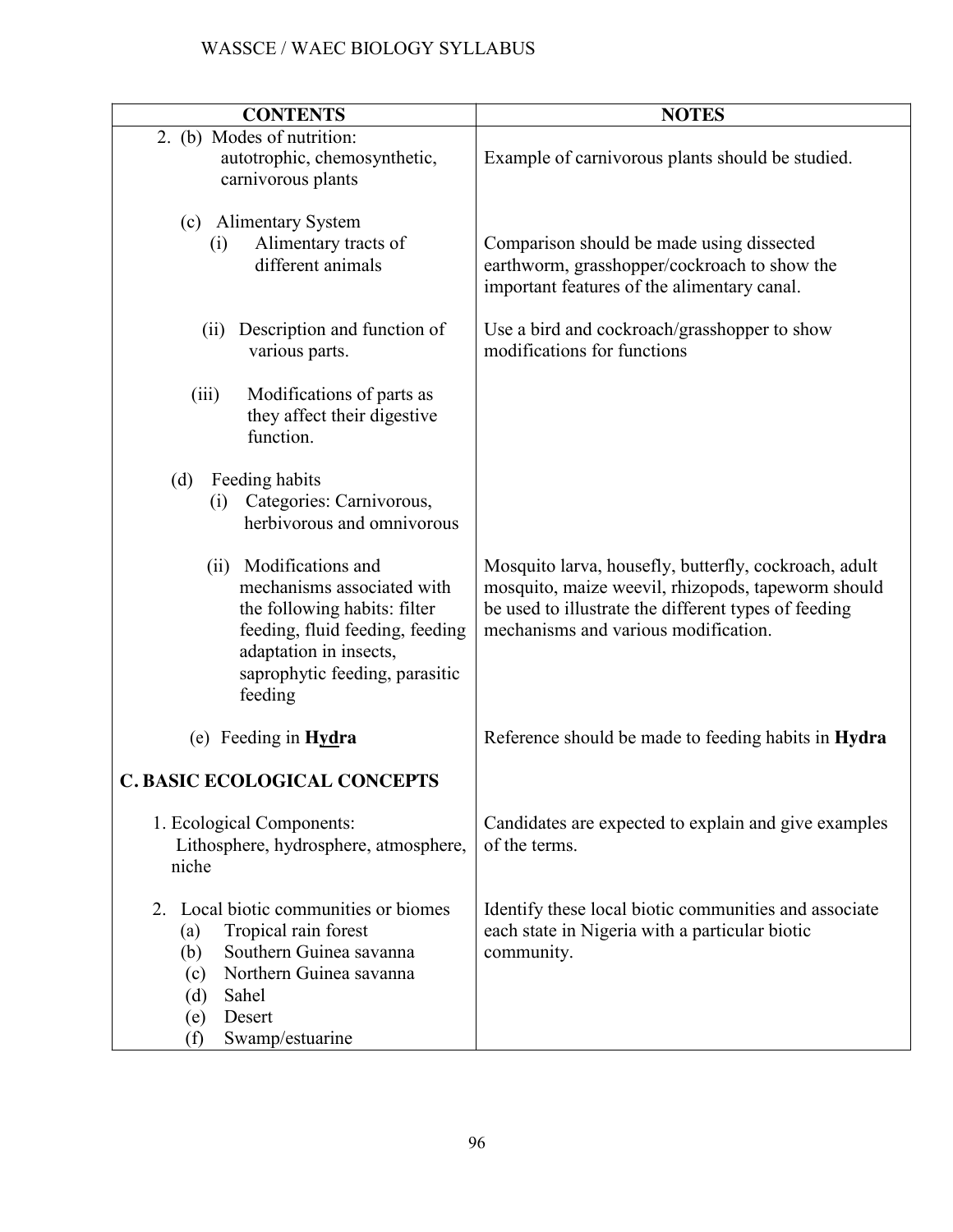| <b>CONTENTS</b>                                                                                                                                  | <b>NOTES</b>                                                                                                                                                                                               |
|--------------------------------------------------------------------------------------------------------------------------------------------------|------------------------------------------------------------------------------------------------------------------------------------------------------------------------------------------------------------|
| 3. Major Biomes of the World<br>Tropical forest<br>(a)<br>Savanna<br>(b)<br>Desert<br>(c)<br>Shrub<br>(d)<br>Afro Alphine<br>(e)<br>(f)<br>Swamp | Difference in structure should be mentioned and<br>contrast between the temperate regions and the tropics<br>should be stressed.                                                                           |
| 4. Population Studies by Sampling<br>Population size<br>(a)<br>Dominance<br>(b)<br>Density<br>(c)<br>(d) Factors that affect population          | Candidates are required to carry out a project to<br>determine population density by counting the<br>individual types of plants and animals and record such<br>count in a given plot.                      |
| 5. Energy transformation in nature:                                                                                                              | Reference should be made to harvest as a means of<br>measuring primary production.                                                                                                                         |
| Energy loss in the biosphere                                                                                                                     | Laws of thermodynamics and its application to<br>ecological phenomena should be discussed.<br>The laws of thermodynamic should be used to explain<br>energy flow across tropic levels.                     |
| 6. Nutrient Cycling in Nature<br>(a) Carbon Cycle:<br>(i) Process of carbon cycle                                                                | Candidates should be able to draw the carbon cycle,<br>list the sources of carbon (burning, respiration, decay)<br>and discuss the relative importance of the cycle.                                       |
| (ii) Importance of carbon in<br>nature.                                                                                                          | Reference should be made to carbon dioxide-oxygen<br>balance in nature.<br>Candidates should carry out experiments to show<br>absorption of carbon dioxide and release of oxygen<br>during photosynthesis. |
| (b) Water Cycle:<br>(i) Importance of water cycle,<br>(ii) Importance of water to<br>living organisms.                                           | Candidates should carry out experiments to show the<br>presence of water in expired air and that water is given<br>off during respiration.                                                                 |
| 7. Ecological Management: Tolerance<br>(a) Minimum and maximum range,                                                                            | Candidates should perform experiments to show the<br>limit of tolerance of Tilapia to various concentrations<br>of salt solution or sensitivity of wood lice to<br>temperature.                            |
| (b) Geographic range                                                                                                                             | Reference should be made to geographical distribution<br>of organisms from the equator to the poles as example<br>of geographic range of tolerance.                                                        |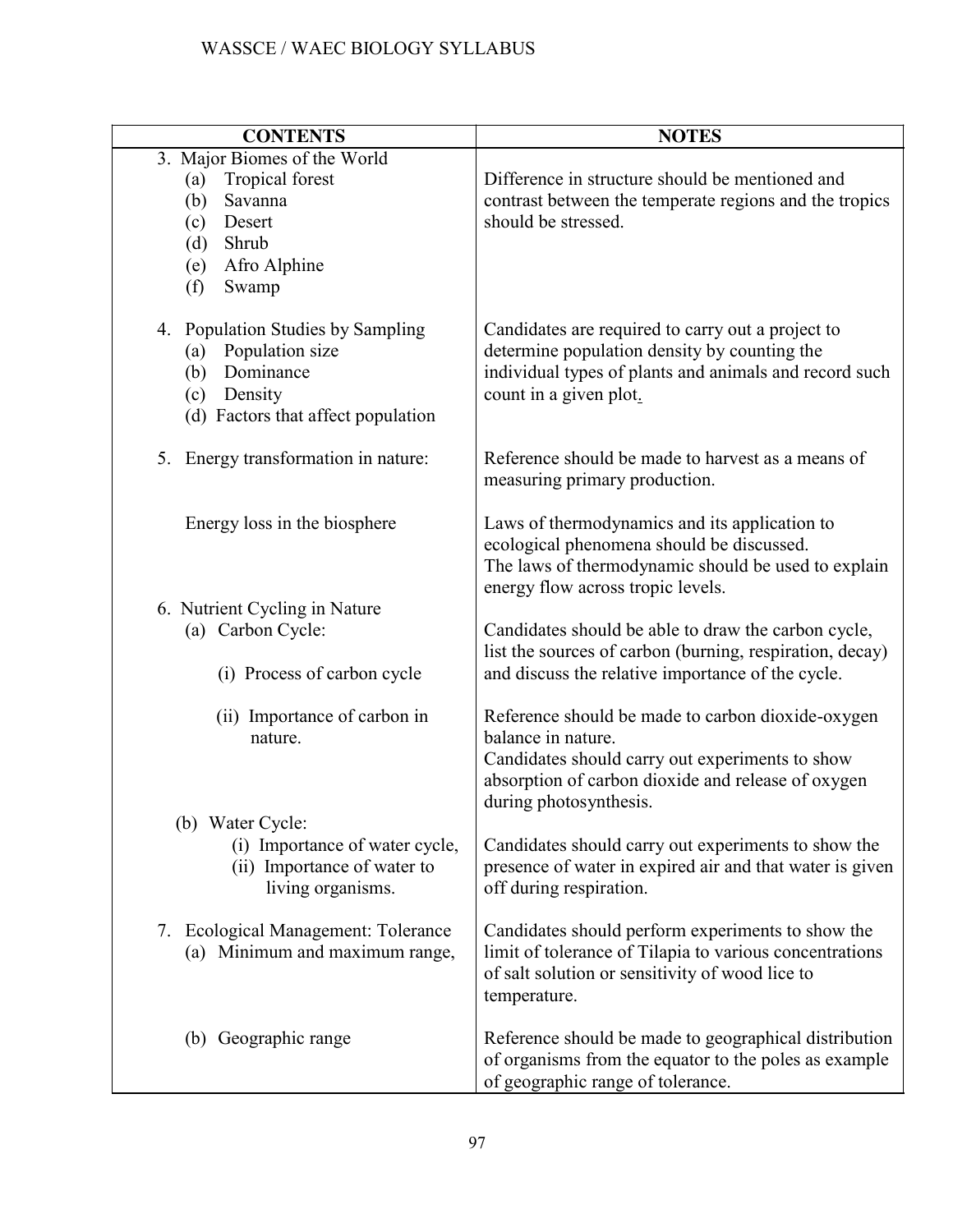|     | <b>CONTENTS</b>                                                                                                                                                                                          | <b>NOTES</b>                                                                                                                                                                               |
|-----|----------------------------------------------------------------------------------------------------------------------------------------------------------------------------------------------------------|--------------------------------------------------------------------------------------------------------------------------------------------------------------------------------------------|
|     | 8. Habitats<br>(a) Aquatic habitat: marine, estuarine<br>fresh water under the following<br>headings:<br>characteristics of habitat<br>(i)<br>(ii) distribution of plants and<br>animals in the habitat. | One of the mentioned habitats should be chosen for<br>study. Measurement of physical factors: temperature,<br>salinity, light intensity, turbidity, current, pH, should be<br>carried out. |
|     | (iii) adaptive features of plants<br>and animals in the habitat.                                                                                                                                         | The pattern of distribution including dominant types and<br>seasonal changes of population, size of organisms in the<br>habitat should be noted.                                           |
|     | (b) Terrestrial habitat: marsh forest,<br>grass land, arid land should be<br>studied under the following headings:                                                                                       | One of the mentioned habitats should be studied. The<br>measurement of the physical factors, temperature,<br>relative humidity, light, wind, and pH should be carried<br>out.              |
|     | characteristics of habitat<br>(i)                                                                                                                                                                        | Reference should be made to edaphic factors.                                                                                                                                               |
|     | distribution of plants and<br>(ii)<br>animals in habitat.                                                                                                                                                | The effect of physical factors on distribution of plants<br>and animals should be mentioned.                                                                                               |
|     | (c) Primary Succession:<br>Succession in aquatic habitat                                                                                                                                                 | Candidates should study succession in a pond over a<br>period of time to discover a definite sequence of<br>colonising plants.                                                             |
|     | (d) Balance in Nature<br>Dynamic equilibrium<br>(i)<br>population and population<br>density                                                                                                              | The process by which carnivores maintain a constant<br>population should be discussed.                                                                                                     |
|     | (ii) Factors affecting a population                                                                                                                                                                      | Reference should be made to pest, abiotic factors;<br>temperature, space, water and light.                                                                                                 |
|     | (iii) Response of population to<br>abiotic and biotic factors.                                                                                                                                           | Biotic factors; food, competition, mortality, dispersal,<br>parasites, pathogens and predators.                                                                                            |
| (e) | Population growth and Food Supply                                                                                                                                                                        | Candidates should carry out experiments to show the<br>effects of limited food on mice population.                                                                                         |
|     | Relationship between<br>(i)<br>availability of food and human<br>population.                                                                                                                             | Reference should be made to the effect of food shortage<br>on human population during famine                                                                                               |
|     | (ii) Family Planning                                                                                                                                                                                     | Human population and family planning should be<br>discussed.                                                                                                                               |
|     | (iii) Factors that affect availability<br>of food.                                                                                                                                                       |                                                                                                                                                                                            |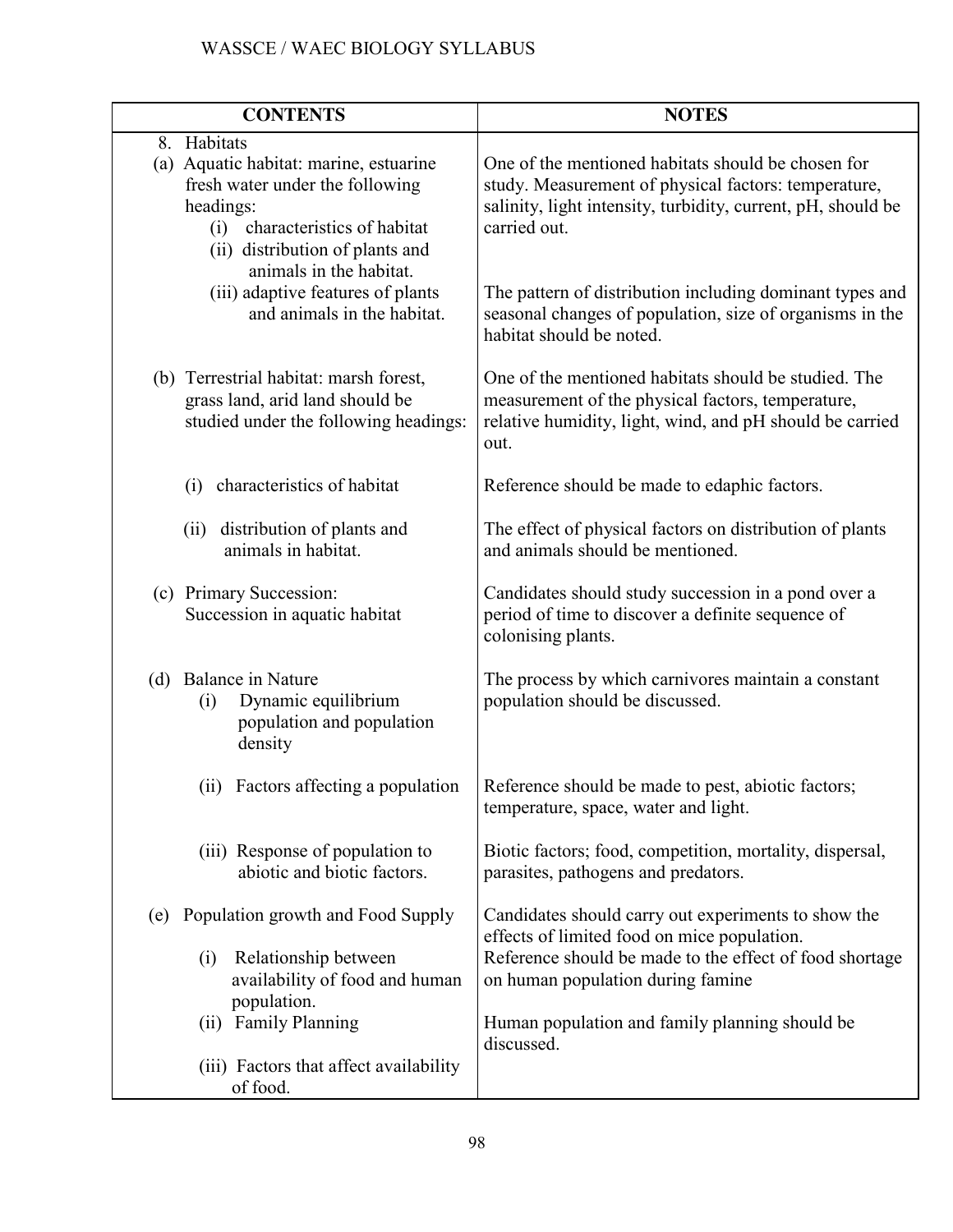| <b>CONTENTS</b>                                                                                                                                                           | <b>NOTES</b>                                                                                                                                                                                 |
|---------------------------------------------------------------------------------------------------------------------------------------------------------------------------|----------------------------------------------------------------------------------------------------------------------------------------------------------------------------------------------|
| 9. Food production and storage<br>(a) Factors affecting food production and<br>storage                                                                                    | Reference should be made to factors affecting food<br>production, distribution, (transport and roads), and<br>government's efforts to increase food production.                              |
| (b) Causes of wastage                                                                                                                                                     | The effect of harvesting method, storage, and pest<br>should be known.                                                                                                                       |
| (c) Food shortage<br>(i) Causes of food shortage                                                                                                                          | Reference should be made to effects of drought, and<br>diseases e.g. rinderpest on food production.                                                                                          |
| (ii) Effect of food shortage on the size<br>of population. Competition,<br>emigration, decline in rate of<br>reproduction and mortality.                                  | Candidates should perform experiments using rats or<br>Zonocerus with adequate/inadequate supply of food to<br>observe their behavior over a period of time.                                 |
| (d) Methods of preserving and storing<br>food, salting, drying, smoking,<br>refrigeration, canning and use of<br>chemicals.                                               | The principles involved in using these methods of food<br>preservation should be discussed.<br>Reference should be made to their effects on flavour and<br>quality of food.                  |
| (e) Ways of improving crop yield<br>10. Relevance of Biology to Agriculture                                                                                               | Reference should be made to cross breeding, pest<br>control, improved farming technique and use of<br>fertilizer.                                                                            |
|                                                                                                                                                                           |                                                                                                                                                                                              |
| (a) Classification of plants                                                                                                                                              | Candidates should classify plants using the following<br>criteria:<br>botanical classification<br>(i)<br>agricultural classification<br>(ii)<br>classification based on life cycle.<br>(iii) |
| (b) Effects of agricultural practices on<br>ecology<br>(i) Bush burning<br>(ii) Tillage<br>(iii) Fertilizer<br>(iv) Herbicide/pesticide<br>(v) Different farming methods. | Effects of human activities on ecological systems should<br>be discussed.                                                                                                                    |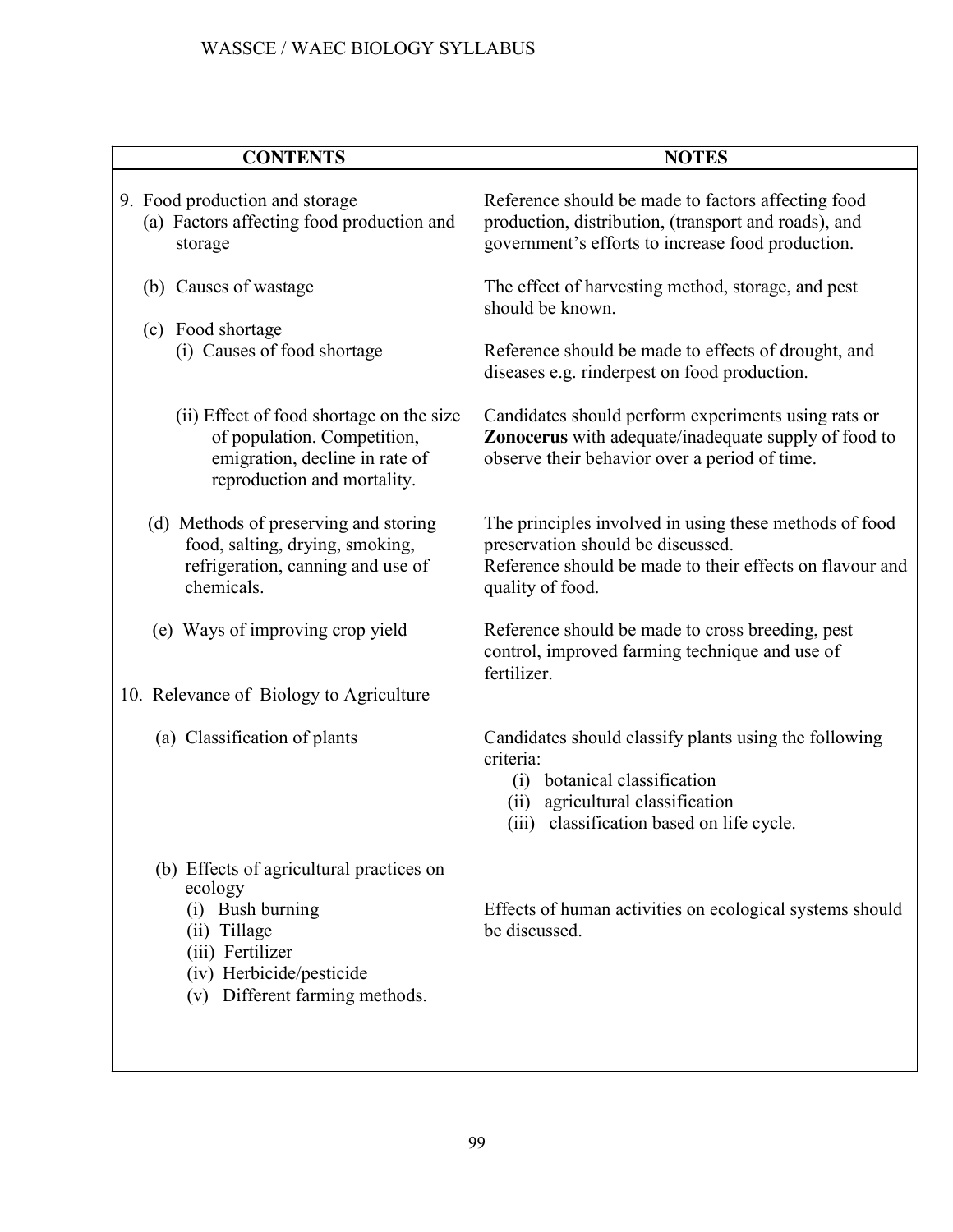| <b>CONTENTS</b>                                                                                                                                                                                                     | <b>NOTES</b>                                                                                                                                                                                                                                                                                                              |
|---------------------------------------------------------------------------------------------------------------------------------------------------------------------------------------------------------------------|---------------------------------------------------------------------------------------------------------------------------------------------------------------------------------------------------------------------------------------------------------------------------------------------------------------------------|
| (c) Pests and Disease of agricultural<br>importance                                                                                                                                                                 |                                                                                                                                                                                                                                                                                                                           |
| (i) Pests                                                                                                                                                                                                           | The effect of pest on crop and livestock with respect to<br>their cycle and control should be studied using specific<br>examples.                                                                                                                                                                                         |
| Diseases<br>(i)                                                                                                                                                                                                     | The effect of diseases on crops and livestock with<br>respect to their causative organisms and control should<br>be studied using specific examples.                                                                                                                                                                      |
| 11. Micro organisms: Man and His Health.                                                                                                                                                                            |                                                                                                                                                                                                                                                                                                                           |
| (a) Micro-organisms around us<br>(i) Micro-organisms in air and<br>water<br>(ii) Groups of micro-organisms<br>bacteria, viruses, some algae,<br>protozoa and some fungi.                                            | Micro-organisms in air, water and expired air should be<br>observed and identified by their colour, pattern of<br>growth and appearance of their colony.                                                                                                                                                                  |
| (b) Micro-organisms in our bodies and<br>food                                                                                                                                                                       | Micro-organisms under the finger nails, mouth cavity,<br>expired air, and decomposing food substance should be<br>observed and identified by their colour, pattern of<br>growth, and appearance of colony.                                                                                                                |
| (c) Public Health:<br>The importance of the following to the<br>maintenance of good health: refuse<br>disposal, sewage disposal, protection of<br>water, food hygiene, control of disease,<br>health organisations. | Candidates should be familiar with the proper methods<br>of carrying out these public health activities in their<br>community. Reference should be made to the roles of<br>national and international health organisations in<br>maintenance of good public health. Various forms of<br>immunisation should be mentioned. |
| <b>D. Benefits of Conservation</b>                                                                                                                                                                                  | Reference should be made to prevention of erosion,<br>prevention of desert encroachment, protection of plant<br>and game animals for planned harvesting and regulating<br>the use of minerals.                                                                                                                            |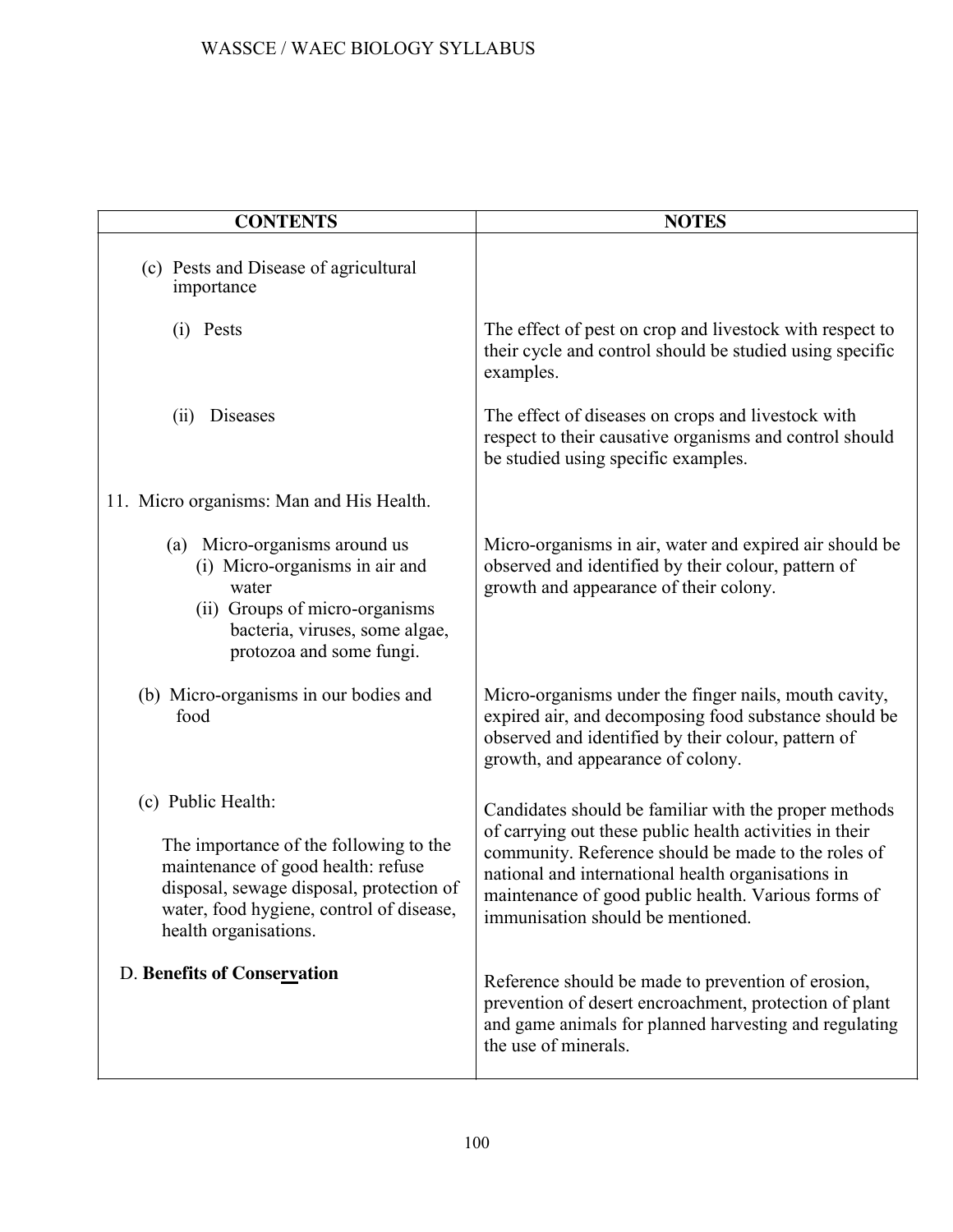| <b>CONTENTS</b>                                                                                                                                                                           | <b>NOTES</b>                                                                                                                                                                                                                                                 |
|-------------------------------------------------------------------------------------------------------------------------------------------------------------------------------------------|--------------------------------------------------------------------------------------------------------------------------------------------------------------------------------------------------------------------------------------------------------------|
| <b>E. Application of Variations</b>                                                                                                                                                       |                                                                                                                                                                                                                                                              |
| 1. Crime detection                                                                                                                                                                        | The uniqueness of each individual's finger print<br>should be discussed in relation to crime<br>detection.                                                                                                                                                   |
| 2. Blood transfusion                                                                                                                                                                      | Reference should be made to importance of<br>knowledge of blood groups in blood transfusion<br>and determination of paternity.                                                                                                                               |
| 3. Determination of paternity                                                                                                                                                             |                                                                                                                                                                                                                                                              |
| <b>F. Evolution</b>                                                                                                                                                                       |                                                                                                                                                                                                                                                              |
| 1. Adaptation for survival                                                                                                                                                                | Reference should be made to the factors such as                                                                                                                                                                                                              |
| (a) Factors that bring about<br>competition                                                                                                                                               | food, space, water, light and mates which<br>organism share and form the basis of<br>competition.                                                                                                                                                            |
| (b) Intra and Interspecies<br>competition                                                                                                                                                 | The effects of intra-species competition should<br>be observed by growing many seedlings of<br>maize in a small area, while the effects of<br>interspecies competition can be observed by<br>planting many seedlings of maize and pepper in<br>a small area. |
| (c) Relationship between<br>competition and succession                                                                                                                                    | Candidates should observe competition and<br>succession on a moistened exposed slice of<br>bread over a period of time.                                                                                                                                      |
| Structural Adaptation for:<br>2.<br>(a) obtaining food<br>(b) protection and defence<br>(c) securing mates for<br>reproduction<br>(d) regulating body temperature<br>(e) conserving water | Candidates should observe examples of<br>organisms that show structural adaptation for<br>obtaining food, escaping from enemies, securing<br>mate, regulating body temperature and<br>conserving water.                                                      |
| 3.<br><b>Adaptive Colouration</b><br>(a) Plants and animals<br>(b) Colouration and their<br>functions                                                                                     | Candidates are required to observe examples of<br>adaptive colouration in plants and animals.                                                                                                                                                                |
| 4. Darwin's Theory of evolution                                                                                                                                                           | Reference should be made to modern<br>evolutionary theories (evidence from genetic<br>studies and role of mutation in evolution).                                                                                                                            |